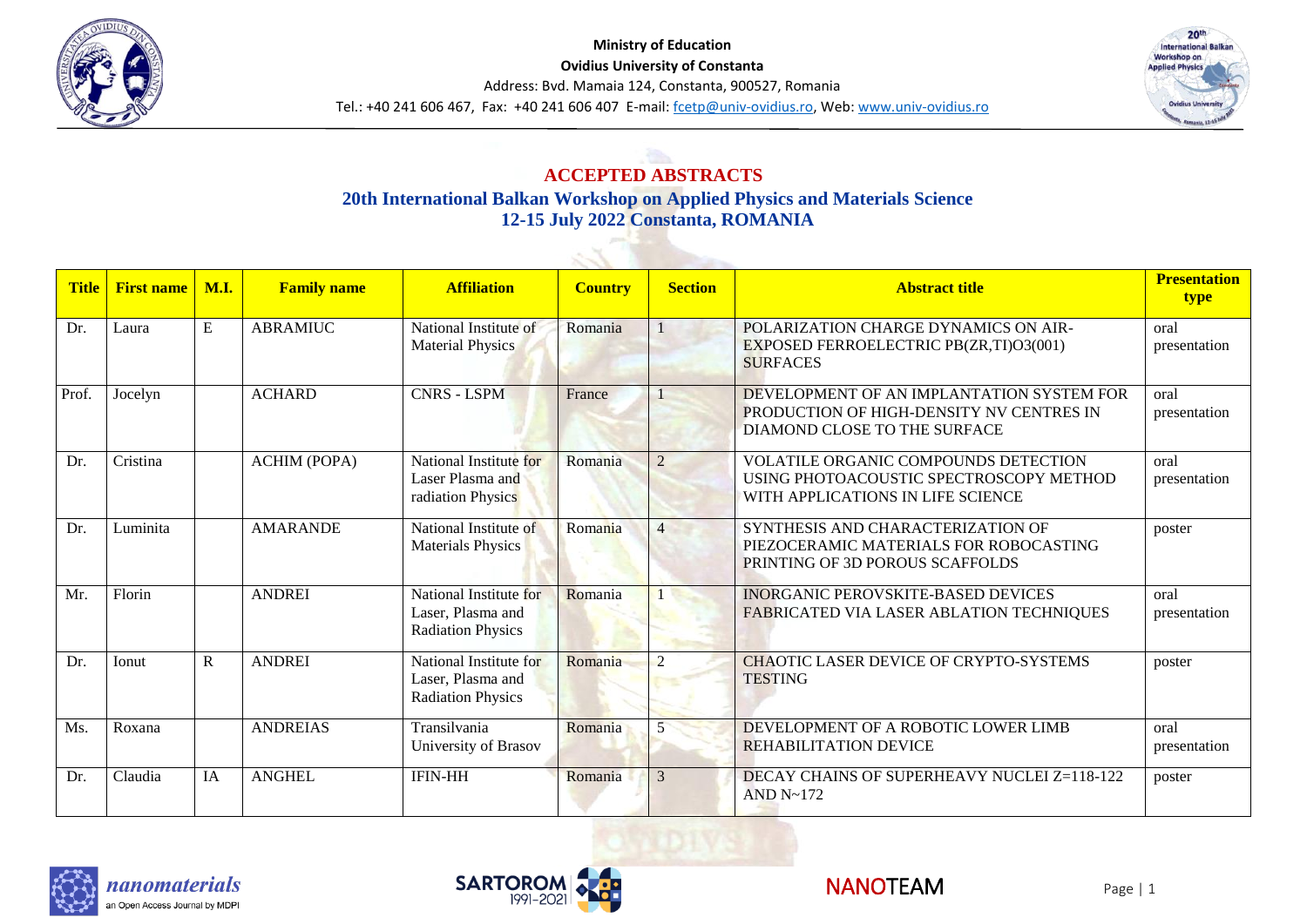



| Dr.   | Iulia        |   | <b>ANTOHE</b>     | <b>INFLPR</b>                                                                 | Romania |                | ARA H 1 PEANUT ALLERGEN DETECTION USING A<br>DUAL-ZONE FIBER OPTIC BIOSENSOR                                                                              | poster               |
|-------|--------------|---|-------------------|-------------------------------------------------------------------------------|---------|----------------|-----------------------------------------------------------------------------------------------------------------------------------------------------------|----------------------|
| Dr.   | Vlad         | A | <b>ANTOHE</b>     | University of<br><b>Bucharest</b>                                             | Romania |                | EFFECT OF THE CADMIUM TELLURIDE DEPOSITION<br>METHOD ON THE COVERING DEGREE OF<br>ELECTRODES BASED ON COPPER NANOWIRE<br><b>ARRAYS</b>                    | invited              |
| Prof. | Stefan       |   | <b>ANTOHE</b>     | University of<br><b>Bucharest</b>                                             | Romania | $\overline{4}$ | STUDY OF CADMIUM-FREE A2-B6 THIN FILMS FOR<br>ELECTRONIC AND OPTOELECTRONIC DEVICES                                                                       | invited              |
| Dr.   | Mihai        |   | <b>ASANDULESA</b> | Petru Poni Institute<br>of Macromolecular<br>Chemistry                        | Romania |                | SYNTHESIS AND CHARACTERIZATION OF A NEW<br><b>CLASS OF AMPHIPHILIC SEMICONDUCTING</b><br>POLYMERS BASED ON ANILINE AND ANILINE-N-<br>PROPANESULFONIC ACID | poster               |
| Ms.   | Ilhame       |   | <b>ASSAHSAHI</b>  | National Institute of<br><b>Materials Physics</b>                             | Romania |                | THERMOELECTRIC PROPERTIES OPTIMIZATION OF<br>THE P-TYPE MG2SI0.3SN0.7 SOLID SOLUTIONS DOPED<br>WITH AG AND GA                                             | poster               |
| Dr.   | Mihaela      |   | <b>BACALUM</b>    | Horia Hulubei<br>National Institute for<br>Physics and Nuclear<br>Engineering | Romania | $\overline{4}$ | IN VITRO IRRADIATION OF 2D AND 3D CELL<br><b>CULTURE AT IFIN-HH</b>                                                                                       | plenary              |
| Mr.   | Theodor      |   | <b>BAHNARIU</b>   | <b>Technical University</b><br>"Gheorghe Asachi" of<br>Iasi                   | Romania |                | XPS STUDIES OF THE SURFACE PROPERTIES OF<br>PLASMONIC NANOPARTICLES/LAYERED DOUBLE<br>HYDROXIDES NANOARCHITECTONICS                                       | poster               |
| Mr.   | <b>Bulat</b> |   | <b>BAKIROV</b>    | <b>JINR</b>                                                                   | Russia  | $\overline{5}$ | NEUTRON STUDIES OF ROMAN MOSAIC FROM<br>CONSTANČŠA ROMANIA                                                                                                | oral<br>presentation |
| Prof. | Camelia      |   | <b>BALA</b>       | University of<br><b>Bucharest</b>                                             | Romania | $\overline{4}$ | AFFINITY-BASED SENSING PLATFORM. TOWARDS<br>EFFICIENT DETECTION OF SOME BIOMARKERS                                                                        | invited              |
| Dr.   | Liliana      | M | <b>BALESCU</b>    | National Institute Of<br><b>Materials Physics</b>                             | Romania | $\overline{4}$ | STRONTIUM AND/OR MAGNESIUM SUBSTITUTED<br><b>BIPHASIC CALCIUM PHOSPHATE-BASED SCAFFOLDS</b><br>FOR BONE GRAFTING APPLICATIONS                             | poster               |
| Dr.   | Cristina     |   | <b>BANCIU</b>     | <b>INCDIE ICPE-CA</b>                                                         | Romania |                | <b>TIO2/3D GRAPHENE HYBRIDS</b>                                                                                                                           | poster               |





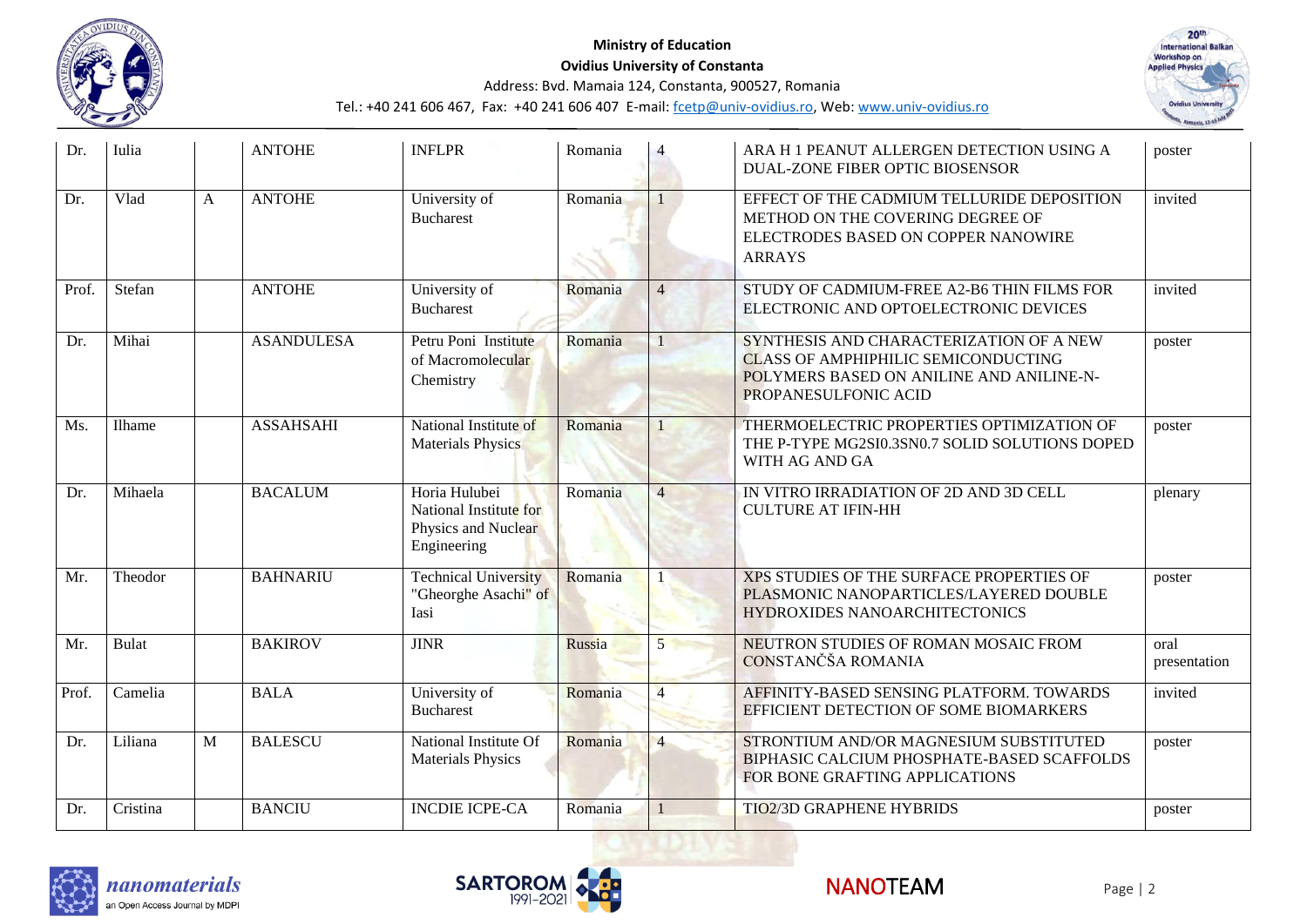



| Dr.   | Iulian   |   | <b>BANCUTA</b>    | Valahia University of<br>Targoviste                                                                  | Romania |                | DEVELOPMENT AND INVESTIGATION OF MAGNETIC<br>SENSORS WITH THIN NI-CU FILMS DEPOSITED ON<br>POLYMER SUBSTRATES BY SPUTTERING                                   | poster               |
|-------|----------|---|-------------------|------------------------------------------------------------------------------------------------------|---------|----------------|---------------------------------------------------------------------------------------------------------------------------------------------------------------|----------------------|
| Ms.   | Andreea  | L | <b>BANICA</b>     | Valahia University of<br>Targoviste                                                                  | Romania | $\mathfrak{H}$ | NEW EXTRACTION CONCEPT FOR IDENTIFICATION<br>AND QUANTIFICATION OF MICROPLASTICS IN MILK<br>AND DAIRY PRODUCTS                                                | poster               |
| Dr.   | Marius   |   | <b>BELC</b>       | Ovidius University of<br>Constanta                                                                   | Romania | $\overline{4}$ | ASPECTS OF THE PRESENCE OF HEAVY METALS IN<br>PERMANENT TEETH COMING FROM A POLLUTED<br><b>WORK ENVIRONMENT</b>                                               | poster               |
| Dr.   | Nadezhda |   | <b>BELOZEROVA</b> | Frank Laboratory of<br>Neutron Physics,<br>Joint Institute for<br>Nuclear<br>Research(FLNP<br>JINR)  | Russia  |                | <b>INVESTIGATION OF INTERNAL STRUCTURE AND</b><br><b>ATOMIC DYNAMICS OF PHARMACEUTICAL</b><br><b>COMPOUNDS UNDER THE INFLUENCE OF HIGH</b><br><b>PRESSURE</b> | poster               |
| Dr.   | Fabien   |   | <b>BENEDIC</b>    | LSPM-CNRS,<br>Universite Sorbonne<br>Paris Nord                                                      | France  |                | LOW TEMPERATURE/LARGE AREA<br>NANOCRYSTALLINE DIAMOND FILMS: FROM<br><b>GROWTH PROCESS TO APPLICATIONS</b>                                                    | invited              |
| Dr.   | Salah    | E | <b>BENSALEM</b>   | Centre de<br>Developpement des<br>Energies<br>Renouvelables                                          | Algeria |                | THEORETICAL INVESTIGATION OF THE<br>MECHANICAL STABILITY OF DIAMOND-LIKE<br>MATERIALS UNDER A PRESSURE GRADIENT                                               | oral<br>presentation |
| Dr.   | Mioara   |   | <b>BERCU</b>      | Department of<br>Lasers, National<br>Institute for Laser,<br>Plasma, and<br><b>Radiation Physics</b> | Romania | $\overline{2}$ | ASSESSMENT OF VOLATILE ORGANIC COMPOUNDS<br>BY LASER PHOTOACOUSTIC SPECTROSCOPY IN AN<br>URBAN AREA IN ROMANIA                                                | oral<br>presentation |
| Prof. | Daniela  |   | <b>BERGER</b>     | University<br>"Politehnica" of<br><b>Bucharest</b>                                                   | Romania |                | EXPLORATION OF THE NANOCONFINEMENT EFFECT<br>INTO THE MESOPORES OF SILICA-TYPE MATERIALS<br>FOR BIOMEDICAL APPLICATIONS                                       | invited              |
| Dr.   | Cristina |   | <b>BESLEAGA</b>   | National Institute of<br><b>Materials Physics</b>                                                    | Romania | 5              | HFO2/ALN MULTILAYER DEVICES AND THEIR<br>FUNCTIONAL CHARACTERIZATION                                                                                          | oral<br>presentation |





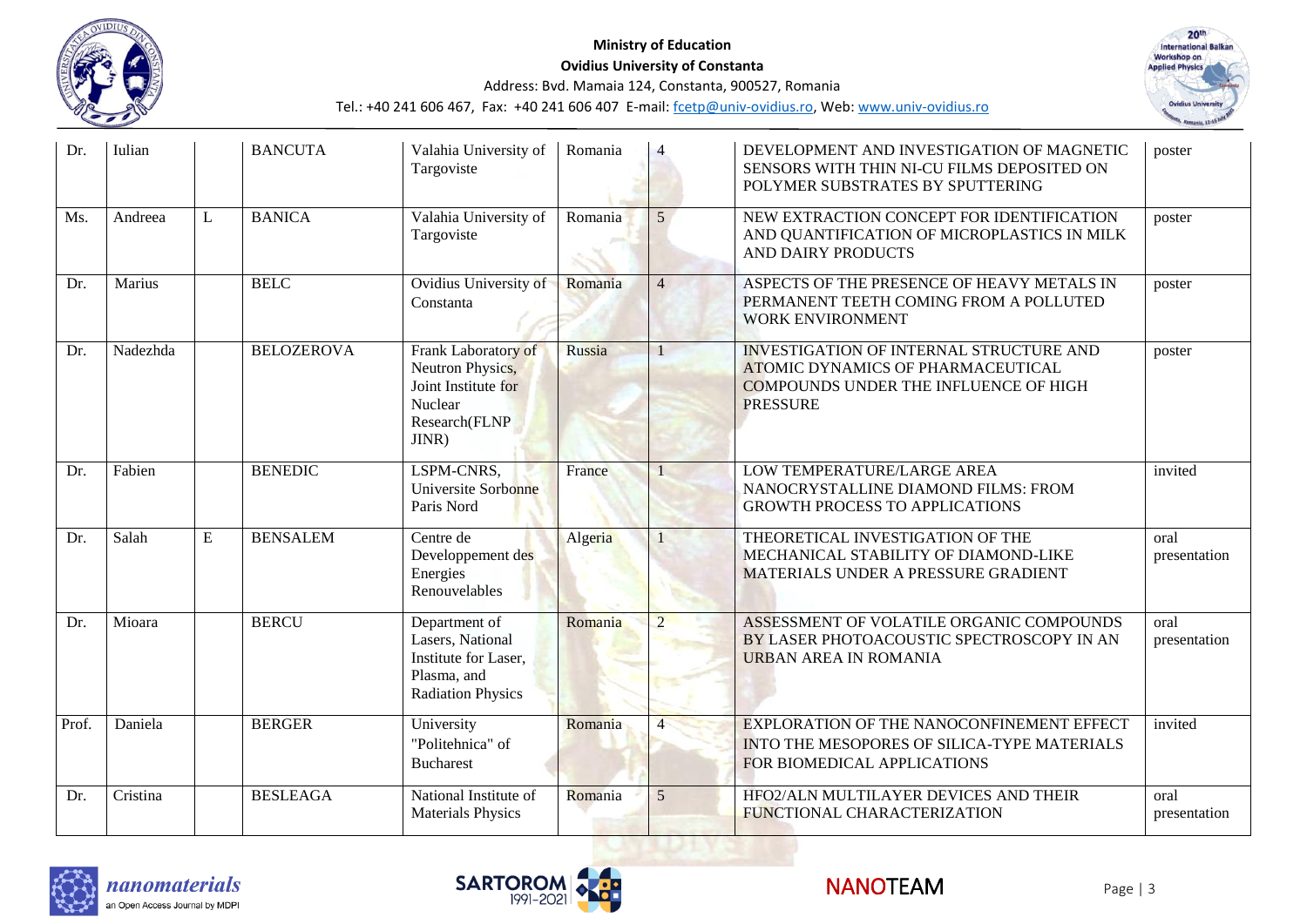



| Prof. | Gholam    | H              | <b>BORDBAR</b>   | Shiraz University                                                       | Iran                    | 3              | STRUCTURE PROPERTIES OF ANISOTROPIC<br>NEUTRON STAR IN THE PRESENCE OF STRONG<br><b>MAGNETIC FIELD</b>                                                            | invited              |
|-------|-----------|----------------|------------------|-------------------------------------------------------------------------|-------------------------|----------------|-------------------------------------------------------------------------------------------------------------------------------------------------------------------|----------------------|
| Dr.   | Ana-Maria |                | <b>BRATU</b>     | National Institute for<br>Laser, Plasma and<br><b>Radiation Physics</b> | Romania                 | $\mathfrak{D}$ | IMPACT OF DIFFERENT SMOKING DEVICES ON THE<br>HUMAN BODY IN SHORT-TIME EXPOSURE                                                                                   | oral<br>presentation |
| Dr.   | Ovidiu    |                | <b>BRINZA</b>    | <b>CNRS-LSPM</b>                                                        | France                  |                | <b>GROWTH STRATEGY FOR THICKENING AND</b><br>ENLARGING MWPACVD DIAMOND FILMS                                                                                      | invited              |
| Dr.   | Ioan-Alin |                | <b>BUCURICA</b>  | Valahia University of<br>Targoviste                                     | Romania                 | 5              | SURFACE WATER QUALITY ASSESSMENT USING<br>ELECTROANALYTICAL METHODS AND<br><b>INDUCTIVELY COUPLED PLASMA MASS</b><br>SPECTROMETRY (ICP-MS)                        | poster               |
| Prof. | Adriana   | N              | <b>BURCI</b>     | University of<br><b>Bucharest</b> , Faculty of<br>Physics               | Romania                 |                | PT CARBON DEPOSITION BY ETHYLENGLYCOL<br><b>REDUCTION METHOD</b>                                                                                                  | poster               |
| Dr.   | Maria     | $\overline{C}$ | <b>BUTA</b>      | <b>Institute of Physical</b><br>Chemistry Ilie<br>Murgulescu            | Romania                 | $\overline{4}$ | MAPPING THE SPIN COUPLING IN ANTIOXIDANT<br><b>MOLECULES</b>                                                                                                      | poster               |
|       | Bogdan    |                | <b>BUTOI</b>     | National Institute for<br>Laser, Plasma and<br><b>Radiation Physics</b> | Romania                 | $\overline{2}$ | DEPOSITION OF FE2O3 DOPED PANI THIN FILMS BY<br>DC PLASMA POLYMERIZATION                                                                                          | poster               |
| Prof. | Daniela   |                | <b>CAPRIOARA</b> | Ovidius University of<br>Constanta                                      | Romania                 | 6              | PROJECT-BASED LEARNING METHODS FOR SCIENCE<br>AND ENGINEERING EDUCATION. AN APPROACH<br><b>BASED ON BACKWARD EDUCATIONAL DESIGN AND</b><br><b>DESIGN THINKING</b> | invited              |
| Prof. | Gabriel   |                | <b>CARUNTU</b>   | Central Michigan<br>University                                          | United<br><b>States</b> |                | SOLUTION-PROCESSED FERROELECTRIC<br>PEROVSKITE COLLOIDAL NANOCRYSTALS FOR<br>ELECTRONICS AND DATA STORAGE                                                         | invited              |
| Prof. | Radion    | ${\bf G}$      | <b>CHERKEZ</b>   | Prof. Chernivtsi State<br>Univercity                                    | <b>Ukraine</b>          | $\overline{4}$ | POSSIBILITY OF PERMEABLE THERMOELEMENTS TO<br><b>INCREASE THE THERMOELECTRIC EFFICIEMCY</b>                                                                       | invited              |





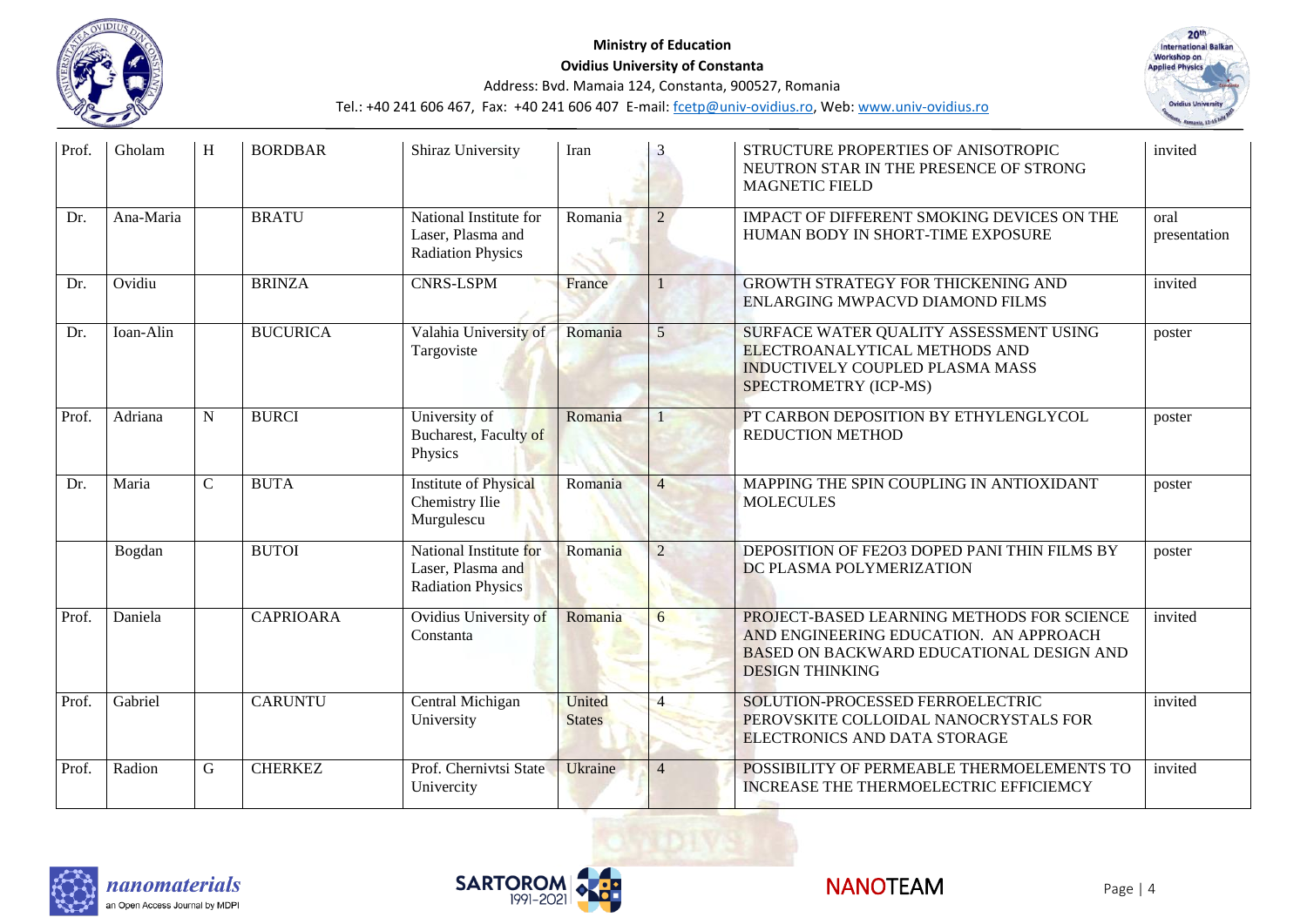



| Dr. | Claudia   | G              | <b>CHILOM</b>    | University of<br><b>Bucharest</b>                                                         | Romania |                | BIOPHYSICAL STUDY OF A1AT BINDING, UNFOLDING<br>AND CORONA FORMATION AROUND CHEMICALLY<br>SYNTHETIZED FERRIHYDRITE NANOPARTICLES                          | poster               |
|-----|-----------|----------------|------------------|-------------------------------------------------------------------------------------------|---------|----------------|-----------------------------------------------------------------------------------------------------------------------------------------------------------|----------------------|
| Dr. | Fanica    |                | <b>CIMPOESU</b>  | Institute of Physical<br>Chemistry Ilie<br>Murgulescu                                     | Romania | $\overline{4}$ | ENGINEERING MAGNETIC AND OPTICAL PROPERTIES<br>OF LANTHANIDE COMPOUNDS WITH LIGAND FIELD<br><b>MODELS</b>                                                 | invited              |
| Dr. | Diana     |                | <b>CHIPER</b>    | Horia Hulubei<br>National Institute for<br>Physics and Nuclear<br>Engineering<br>Magurele | Romania | 3              | QUICK METHODS FOR IDENTIFICATION OF MAJOR<br>AND TRACE ELEMENTS IN DIFFERENT TYPE OF<br><b>WASTE GLASS</b>                                                | poster               |
|     | Alexandra | D              | <b>CHIPER</b>    | Horia Hulubei<br>National Institute for<br>Physics and Nuclear<br>Engineering<br>Magurele | Romania | 3              | <b>INVESTIGATION OF HEAVY METALS IN THE</b><br>COMPOSITION OF GLASS OBJECTS USING XRF<br><b>METHOD</b>                                                    | poster               |
| Ms. | Anda      | A              | <b>CIOBANU</b>   | University of<br><b>Bucharest</b> , Faculty of<br>Physics                                 | Romania | 6              | SOFTWARE TOOLS FOR INVESTIGATING<br><b>GEOMETRICAL OPTICS PHENOMENA</b>                                                                                   | oral<br>presentation |
| Dr. | Catalina  |                | <b>CIOBANU</b>   | Universitatea<br>"Alexandru Ioan<br>Cuza"                                                 | Romania |                | INFLUENCE OF TERMINAL CHAIN IN THERMAL<br>DEGRADATION OF AZOCOMPOUNDS                                                                                     | poster               |
|     | Iulia     | $\overline{C}$ | <b>CIOBOTARU</b> | National Institute of<br><b>Materials Physics</b>                                         | Romania |                | THE ROLE OF HOLE TRANSPORT LAYER ON<br><b>ELECTROSPUN WEB ANODE FOR FOLED's</b><br><b>APPLICATION</b>                                                     | poster               |
| Dr. | Cristiana | D              | <b>CIRSTEA</b>   | <b>INCDIE ICPE-CA</b>                                                                     | Romania | 5              | <b>CORRELATIONS BETWEEN MICROSTRUCTURE AND</b><br>THERMO-ELECTRICAL PROPERTIES OF TI BASED<br>SHAPE MEMORY ALLOYS OBTAINED BY POWDER<br><b>METALLURGY</b> | poster               |
| Dr. | Alina     |                | <b>CISMARU</b>   | National Institute for<br>Research and                                                    | Romania | $\mathfrak{H}$ | METAMATERIAL-BASED RESONATOR<br>FUNCTIONALIZED WITH CNTS FOR CO2 SENSING<br><b>APPLICATIONS</b>                                                           | oral<br>presentation |





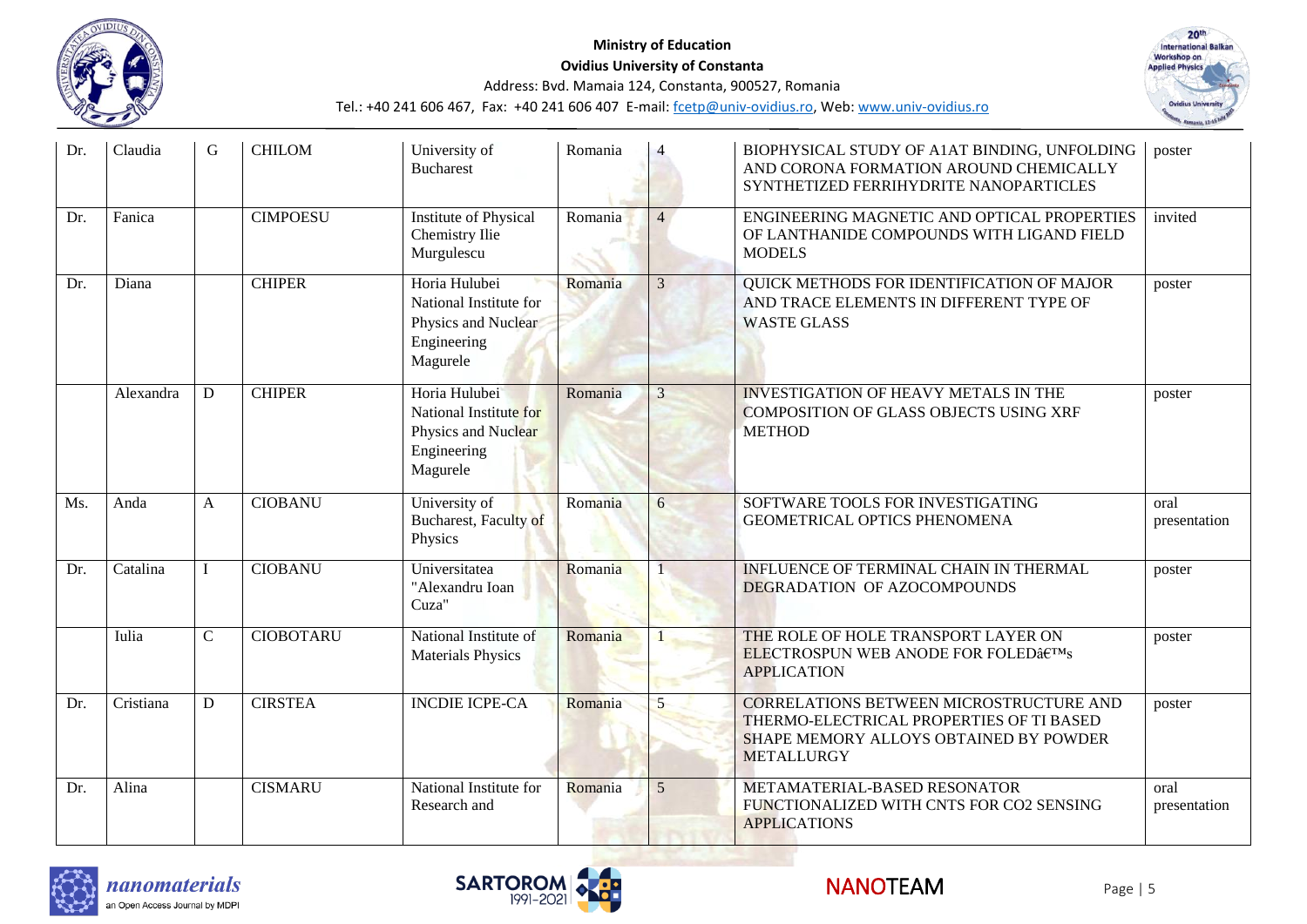

#### **Ministry of Education Ovidius University of Constanta** Address: Bvd. Mamaia 124, Constanta, 900527, Romania Tel.: +40 241 606 467, Fax: +40 241 606 407 E-mail[: fcetp@univ-ovidius.ro,](mailto:fcetp@univ-ovidius.ro) Web[: www.univ-ovidius.ro](http://www.univ-ovidius.ro/)



|       |           |              |                                      | Development in<br>Microtechnologies                                           |         |              |                                                                                                                               |                      |
|-------|-----------|--------------|--------------------------------------|-------------------------------------------------------------------------------|---------|--------------|-------------------------------------------------------------------------------------------------------------------------------|----------------------|
| Prof. | Victor    |              | <b>CIUPINA</b>                       | Ovidius University of<br>Constanta/Academy<br>of Romanian<br>Scientists       | Romania |              | STRUCTURAL AND PHYSICAL PROPERTIES OF SIC<br>AND TIC BASED THIN FILMS DEPOSED BY TVA<br><b>METHOD</b>                         | invited              |
| Prof. | Magdalena | L            | <b>CIUREA</b>                        | National Institute of<br><b>Materials Physics</b>                             | Romania |              | FERROELECTRIC HFO2 PHASE FORMATION BY GE-<br>DOPING IN HFO2/GE-HFO2/HFO2 3-LAYER<br>STRUCTURES ASSISTED BY STRESS FIELD       | invited              |
| Dr.   | Mirela    | M            | <b>CODESCU</b>                       | R&D National<br><b>Institute for Electrical</b><br>Engineering ICPE-<br>CA    | Romania | $\mathbf{1}$ | <b>SOL-GEL SYNTHESIS OF FERROMAGNETICS</b><br><b>DECORATED GRAPHENE DERIVATIVE</b><br>NANOSTRUCTURES FOR MICROWAVE ABSORBANCE | poster               |
| Ms.   | Alina     |              | <b>COMAN</b>                         | National Institute for<br><b>Earth Physics</b>                                | Romania | 5            | THE ANALOGY BETWEEN SPECTRAL RATIOS<br>COMPUTED ON AMBIENT VIBRATION AND<br><b>EARTHQUAKE RECORDS</b>                         | poster               |
| Dr.   | Lidia     | ${\bf R}$    | <b>CONSTANTIN</b>                    | National Institute of<br>Research and<br>Development for<br>Optoelectronics   | Romania |              | DEPOSITION AND CHARACTERISATION OF<br>ANTIMICROBIAL THIN FILMS ON TRANSPARENT<br>POLYMER FOILS BY MAGNETRON SPUTTERING        | oral<br>presentation |
| Dr.   | Angela    | $\mathbf{P}$ | <b>CONSTANTIN</b>                    | National Institute for<br><b>Earth Physics</b>                                | Romania | 5            | MACROSEISMIC STUDIES IN ROMANIA                                                                                               | poster               |
| Dr.   | Costel    | S            | <b>COTIRLAN-</b><br><b>SIMIONIUC</b> | National Institute for<br><b>Materials Physics</b>                            | Romania | 5            | TRANSVERSALLY ILLUMINATED PHOTO-<br>UNIJUNCTION TRANSISTOR WITH METASURFACES<br>FOR HIGH PERFORMANCE OPTICAL COMPUTING        | poster               |
| Dr.   | Liviu     | S            | <b>CRACIUN</b>                       | Horia Hulubei<br>National Institute for<br>Physics and Nuclear<br>Engineering | Romania | 3            | NEUTRON ACTIVATOR DRIVEN BY A COMPACT<br>CYCLOTRON FOR MEDICAL RADIOISOTOPE<br><b>PRODUCTION</b>                              | oral<br>presentation |
| Ms.   | Daniela   |              | <b>CRISTEA-STAN</b>                  | Horia Hulubei<br>National Institute for                                       | Romania | 3            | STUDIES ON OTTOMAN SILVER COINS DISCOVERED<br>IN DOBROGEA USING X-RAY BASED ELEMENTAL<br><b>ANALYSIS METHODS</b>              | poster               |





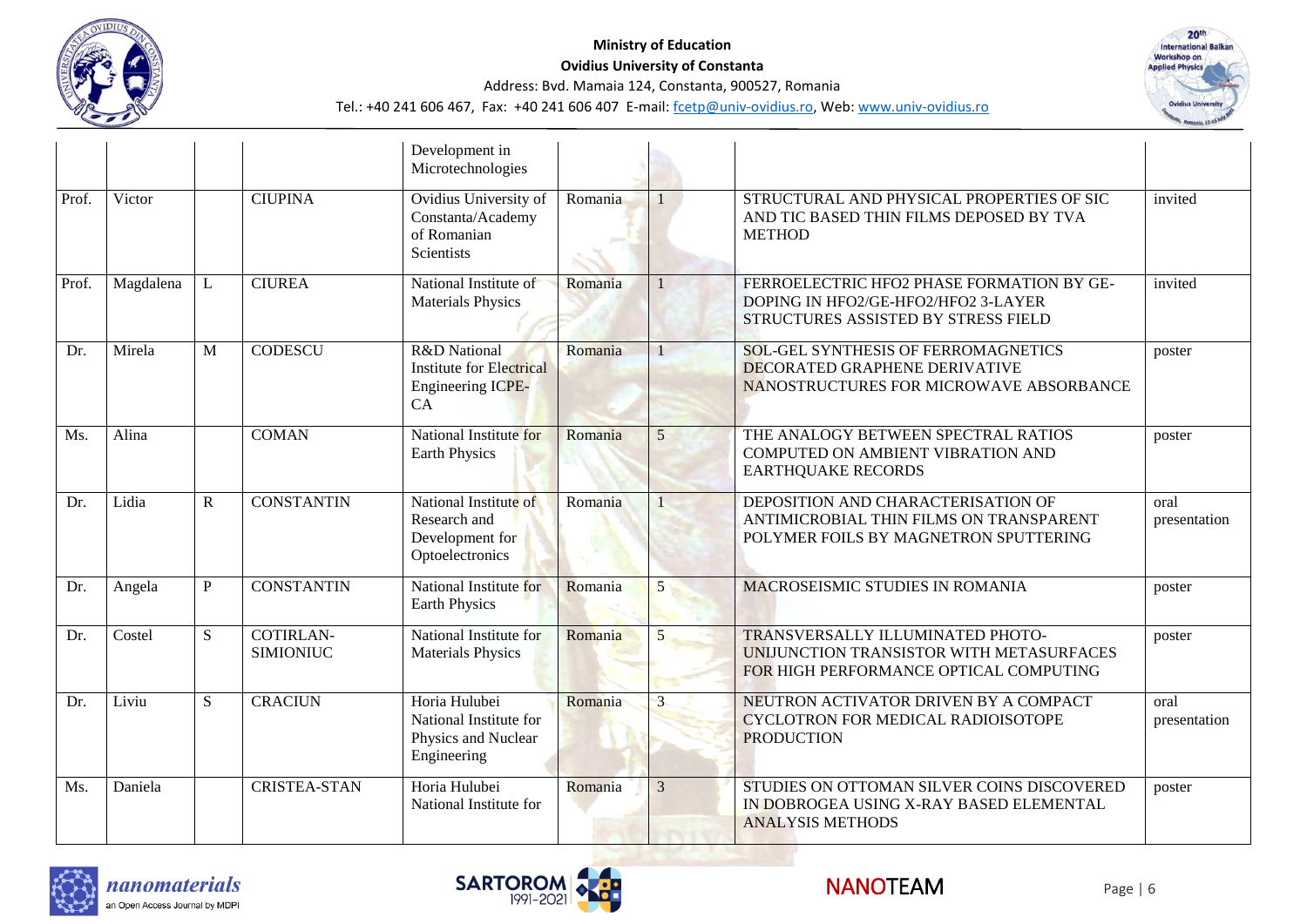



|       |          |             |                   | Physics and Nuclear<br>Engineering                                          |         |                 |                                                                                                                                                                  |                      |
|-------|----------|-------------|-------------------|-----------------------------------------------------------------------------|---------|-----------------|------------------------------------------------------------------------------------------------------------------------------------------------------------------|----------------------|
| Dr.   | Dmitrii  |             | <b>NISTOR</b>     | IFIN-HH/ELI-NP                                                              | Romania | $\overline{2}$  | THE 10 PW PEAK POWER LASER SYSTEM AT ELI-NP<br>€" STATUS UPDATE                                                                                                  | oral<br>presentation |
| Prof. | Iosif    | G           | <b>DEAC</b>       | Babes-Bolyai<br>University                                                  | Romania |                 | MAGNETIC PROPERTIES OF (MN-NI)FE2O4<br>NANOPARTICLES EMENDED IN SIO2 MATRIX                                                                                      | invited              |
| Dr.   | Mihail   | $\mathbf C$ | <b>DIACONESCU</b> | National Institute for<br><b>Earth Physics</b>                              | Romania | $5\overline{)}$ | STRESS FIELD ASSOCIATED WITH ACTIVE FAULTS IN<br>THE NORTH EAST AREA OF ROMANIA                                                                                  | poster               |
| Dr.   | Andra    | $\mathbf C$ | <b>DINACHE</b>    | National Institute for<br>Laser, Plasma and<br><b>Radiation Physics</b>     | Romania | $\overline{2}$  | SPECTRAL CHARACTERIZATION OF TIO2<br>NANOPARTICLES FUNCTIONALIZED WITH<br><b>PORPHYRINS</b>                                                                      | poster               |
| Dr.   | Paul     | P           | <b>DINCA</b>      | National Institute for<br>Laser, Plasma and<br><b>Radiation Physics</b>     | Romania | $\overline{2}$  | NEON RETENTION IN BERYLLIUM CO-DEPOSITED<br><b>LAYERS</b>                                                                                                        | poster               |
| Mr.   | Ioan     | M           | <b>DINU</b>       | <b>IFIN-HH</b>                                                              | Romania | 3               | A MACHINE LEARNING BASED TRIGGER ALGORITHM<br>FOR THE PHASE-II UPGRADE MICROMEGAS<br>DETECTOR OF THE NEW SMALL WHEEL MUON<br><b>SYSTEM IN THE ATLAS DETECTOR</b> | oral<br>presentation |
| Dr.   | Thomas   |             | <b>DIPPONG</b>    | <b>Technical University</b><br>of Cluj-Napoca,<br><b>Faculty of Science</b> | Romania |                 | STRUCTURAL AND MAGNETIC PROPERTIES OF<br>DOPED AND UNDOPED MNFE2O4 EMBEDDED IN<br><b>SILICA MATRIX</b>                                                           | oral<br>presentation |
| Mr.   | Cosmin   |             | <b>DOBREA</b>     | National Institute for<br>Laser, Plasma and<br><b>Radiation Physics</b>     | Romania | $\overline{2}$  | MICROTOMOGRAPHY ANALYSIS ON ACCUMULATOR<br><b>CELLS USED IN EV INDUSTRY</b>                                                                                      | poster               |
| Dr.   | Relu Ion |             | <b>DOBRIN</b>     | Canberra Packard<br><b>SRL</b>                                              | Romania | 3               | DISCUSSIONS ON THE EFFICIENCY OF MEASURING<br>RA-226 IN WATER SAMPLES BY LSC                                                                                     | poster               |
| Prof. | Mircea   |             | <b>DRAGOMAN</b>   | <b>IMT</b> Bucharest                                                        | Romania | $\overline{4}$  | <b>QUANTUM DEVICES AT ROOM TEMPERATURE</b><br><b>BASED ON ATOMICALLY THIN MATERIALS</b>                                                                          | plenary              |
| Mr.   | Tudor    | G           | <b>DUMITRU</b>    | Faculty of Physics,<br>University of<br><b>Bucharest</b>                    | Romania | $\overline{4}$  | NUMERICAL INVESTIGATIONS INTO THE<br>DISTRIBUTION OF WAITING TIMES IN NONLINEAR<br><b>MAPS</b>                                                                   | poster               |





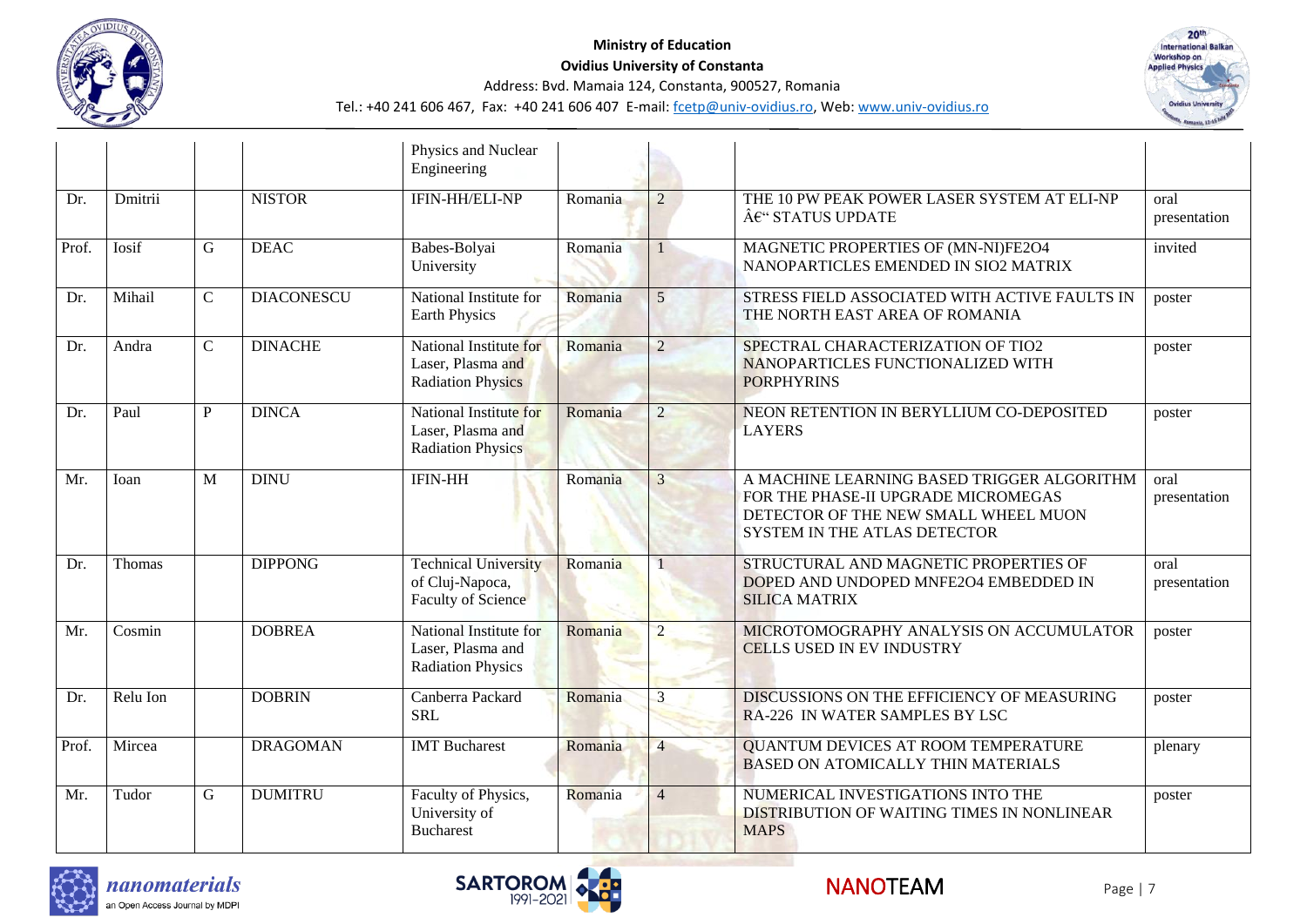



| Dr. | Liviu     |              | <b>DUTA</b>      | National Institute for<br>Laser, Plasma and<br><b>Radiation Physics</b>       | Romania        |                 | THIN FILMS DEPOSITION OF HYDROXY APATITE<br>DERIVED FROM VARIOUS NATURAL RESOURCES<br>FOR IMPLANTOLOGICAL APPLICATIONS                                                        | oral<br>presentation |
|-----|-----------|--------------|------------------|-------------------------------------------------------------------------------|----------------|-----------------|-------------------------------------------------------------------------------------------------------------------------------------------------------------------------------|----------------------|
| Mr. | Outman    |              | <b>EL KHOUJA</b> | National Institute of<br><b>Materials Physics</b>                             | Romania        |                 | BULK AND STRUCTURAL INVESTIGATIONS OF CO-<br>ELECTRODEPOSITED CU2FESNS4 STANNITE FILMS                                                                                        | oral<br>presentation |
| Dr. | Monica    |              | <b>ENCULESCU</b> | National Institute of<br><b>Materials Physics</b>                             | Romania        |                 | FABRICATION AND PROPERTIES OF<br>PANI/NANOTUBES€™ ASSEMBLIES FOR<br>ELECTROCHEMICAL APPLICATIONS                                                                              | oral<br>presentation |
| Dr. | Ionut     |              | <b>ENCULESCU</b> | National Institute of<br><b>Materials Physics</b>                             | Romania        |                 | MULTIFUNCTIONAL SYSTEMS BASED ON<br><b>SUBMICRONIC WIRES AND FIBRE WEBS FOR</b><br>SENSING AND ACTUATING APPLICATIONS                                                         | plenary              |
| Dr. | Tiberiu   | $\mathbb{R}$ | <b>ESANU</b>     | <b>IFIN-HH</b>                                                                | Romania        | $\overline{3}$  | PRELIMINARY RESULTS OBTAINED AT IFIN-HH<br>USING THE 14-19 MEV CYCLOTRON                                                                                                      | poster               |
| Mr. | Nicolae   |              | <b>FILIPOIU</b>  | Horia Hulubei<br>National Institute for<br>Physics and Nuclear<br>Engineering | Romania        |                 | OPTIMIZING THE BAND ALIGNMENT IN<br>METHYLAMMONIUM LEAD IODIDE €" CUXNI1-XO<br><b>INTERFACE</b>                                                                               | oral<br>presentation |
| Dr. | Andrei    |              | <b>GALATANU</b>  | National Institute of<br><b>Materials Physics</b>                             | Romania        |                 | HIGH TEMPERATURE THERMO-PHYSICAL AND<br>MECHANICAL PROPERTIES OF K-DOPED W-<br>LAMINATE MATERIALS PROCESSED BY FAST                                                           | oral<br>presentation |
| Dr. | Magdalena |              | <b>GALATANU</b>  | National Institute of<br><b>Materials Physics</b>                             | Romania        |                 | MICROENGINEERING DESIGN FOR ADVANCED W-<br><b>BASED BULK MATEREIALS WITH IMPROVED</b><br><b>PROPERTIES</b>                                                                    | oral<br>presentation |
| Dr. | Aurelian  | $\mathbf C$  | <b>GALCA</b>     | National Institute of<br><b>Materials Physics</b>                             | Romania        |                 | <b>CHALLENGES AND PERSPECTIVES OF SPUTTERED</b><br><b>CU2ZNSNS4 BASED SOLLAR CELLS</b>                                                                                        | oral<br>presentation |
| Dr. | Petronela |              | <b>GAROI</b>     | National Institute for<br>Laser, Plasma and<br><b>Radiation Physics</b>       | Romania        |                 | STRUCTURAL AND OPTICAL CHARACTERISTICS BY<br>SIMULATING THE THEORETICAL MODELS OF SILVER<br>AND GOLD THIN FILMS GROWN WITH RADIO<br>FREQUENCY MAGNETRON SPUTTERING DEPOSITION | poster               |
| Dr. | Cristian  |              | <b>GHITA</b>     | <b>NATIONAL</b><br><b>INSTITUTE FOR</b><br><b>EARTH PHYSICS</b>               | <b>ROMANIA</b> | $5\overline{)}$ | MONITORING THE OSCILATIONS OF THE BLACK SEA<br>LEVEL WITH THE IDSL MESUREMENTS DEVICES                                                                                        | poster               |



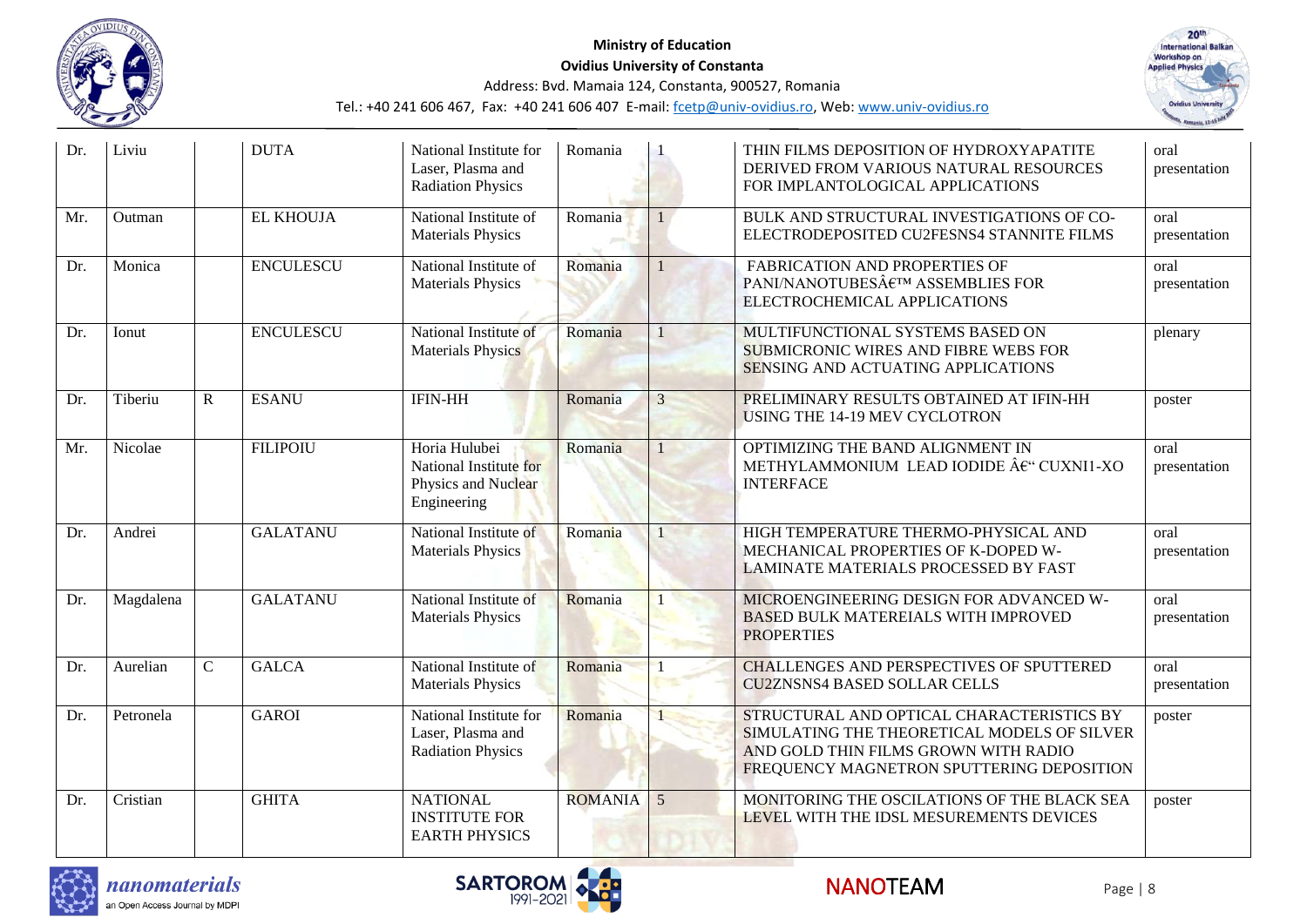



| Mr. | Ioan     | M | <b>GHITIU</b>  | <b>INFLPR</b>                                                                 | Romania |                | <b>INVESTIGATION OF STRESS INDUCED PROPERTY</b><br>CHANGES IN PEROVSKITE MATERIALS                                                                            | oral<br>presentation |
|-----|----------|---|----------------|-------------------------------------------------------------------------------|---------|----------------|---------------------------------------------------------------------------------------------------------------------------------------------------------------|----------------------|
| Ms. | Roxana   |   | <b>GRIGORE</b> | Ovidius University of<br>Constanta                                            | Romania | $\overline{2}$ | MAGNESIUM DOPED ZINC THIN FILMS FOR<br>ALKALINE BATTERIES DEPOSITED BY LASER<br>INDUCED THERMOIONIC VACUUM ARC                                                | poster               |
| Dr. | Stefania | M | <b>HAU</b>     | National Institute for<br>Laser, Plasma and<br><b>Radiation Physics</b>       | Romania |                | SPECTROSCOPIC CHARACTERIZATIONS OF PR3+ AND<br>DY3+ DOPED CALCIUM TANTALUM GALLIUM<br>GARNET- CA2.85TA1.80GA3.10O12 SINGLE CRYSTALS                           | poster               |
| Dr. | Razvan   |   | <b>HIRIAN</b>  | Faculty of Physics,<br>BabesBolyai<br>University                              | Romania |                | PROPERTIES OF COMPOSITE MAGNETIC FILAMENTS<br>FOR 3D PRINTING, PRODUCED USING SMCO5/FE<br><b>EXCHANGE COUPLED NANOCOMPOSITES</b>                              | oral<br>presentation |
| Dr. | Marius   | A | <b>HUSANU</b>  | National Institute of<br><b>Materials Physics</b>                             | Romania |                | MODIFIED OCCUPANCY OF THE ORBITALS AT THE<br>CONDUCTING INTERFACE LAALO3/SRTIO3                                                                               | poster               |
| Mr. | Ovidiu   | E | <b>HUTANU</b>  | <b>IFIN-HH</b>                                                                | Romania | $\overline{3}$ | INTEGRATED SYSTEM FOR TEMPERATURE<br>MANAGEMENT OF FRONT-END ELECTRONICS FOR<br>PARTICLE PHYSICS EXPERIMENTS                                                  | poster               |
| Dr. | Valentin | G | <b>ION</b>     | National Institute for<br>Laser, Plasma and<br><b>Radiation Physics</b>       | Romania | $\overline{2}$ | THIN FILM OF OXIDIZED TERFENOL-D OBTAINED BY<br>PULSED LASER ABLATION                                                                                         | poster               |
| Ms. | Florina  | L | <b>IONASCU</b> | Horia Hulubei<br>National Institute for<br>Physics and Nuclear<br>Engineering | Romania | 3              | <b>INFLUENCE OF EMBEDDING DIFFERENT MATERIALS</b><br><b>USED AS THE SELECTIVE SORBENTS FOR</b><br>RADIOCESIUM ON THE CEMENT MATRICES<br>STRUCTURAL PROPERTIES | poster               |
| Dr. | Evelina  | Z | <b>IONESCU</b> | Horia Hulubei<br>National Institute for<br>Physics and Nuclear<br>Engineering | Romania | 3              | FAST METHOD TO ESTIMATE THE ACTIVITY OF CO-<br>60 AND CS-137 RADIONUCLIDS PRESENT IN LARGE<br>PACKAGES WITH CONCRETE                                          | poster               |
| Dr. | Viorel   |   | <b>IONESCU</b> | Ovidius University of<br>Constanta                                            | Romania | 5              | PERFORMANCE ANALYSIS OF THERMOELECTRIC<br>SELF €" COOLING SYSTEM FOR ELECTRONIC CHIPS                                                                         | poster               |
| Dr. | Codrina  |   | <b>IONITA</b>  | Institute for Ion<br>Physics and Applied                                      | Austria | $\overline{2}$ | PLASMA-FACING COMPONENTS COATED BY ULTRA-<br>NANO-CRYSTALLINE DIAMOND FOR HOT AND<br><b>HAZARDOUS PLASMAS</b>                                                 | invited              |



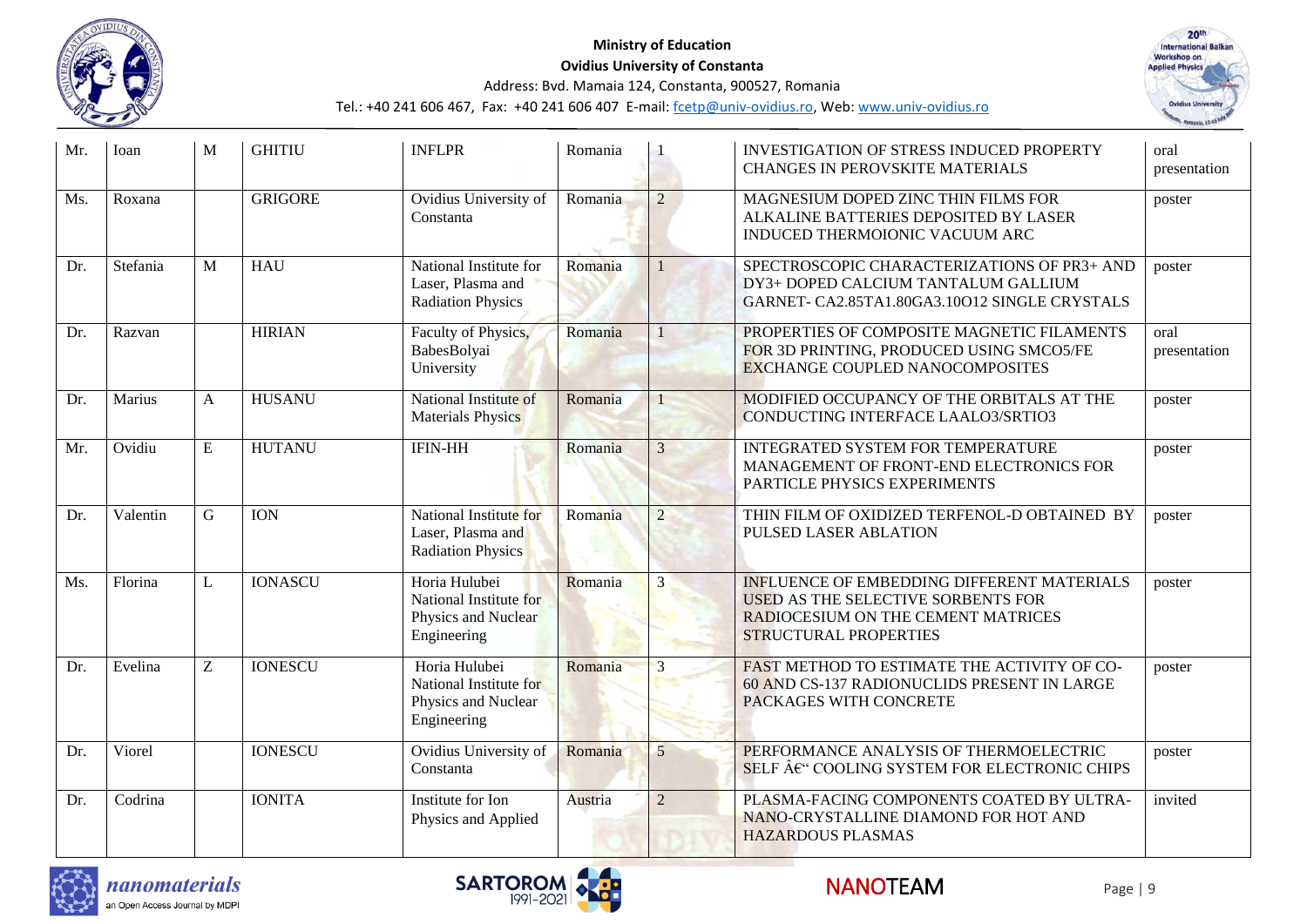



|     |           |             |                        | Physics/University of<br>Innsbruck                                                               |                   |                          |                                                                                                                                                                                                      |                      |
|-----|-----------|-------------|------------------------|--------------------------------------------------------------------------------------------------|-------------------|--------------------------|------------------------------------------------------------------------------------------------------------------------------------------------------------------------------------------------------|----------------------|
| Dr. | Stefan    | M           | <b>IORDACHE</b>        | National Institute for<br>Research and<br>Development in<br>Optoelectronics-<br><b>INOE 2000</b> | Romania           |                          | ELECTROCHEMICAL SENSOR BASED ON<br>FUNCTIONALIZED DOUBLE-WORKING ELECTRODE<br>FOR THE ASSESSMENT OF FOOD FRESHNESS                                                                                   | poster               |
| Dr. | Alexandru |             | <b>IORGA</b>           | <b>INCDIE ICPE-CA</b>                                                                            | Romania           |                          | TEMPERATURE SENSOR MODEL WITH<br>FERROMAGNETIC MICROWIRES FOR ELECTRIC<br><b>MOTORS</b>                                                                                                              | poster               |
| Dr. | Aurel     |             | <b>KONSTANTINOVICH</b> | <b>Chernivtsi National</b><br>University                                                         | Ukraine           | 5                        | RADIATION SPECTRUM OF ELECTRONS MOVING IN<br>SPIRAL IN VACUUM AND MEDIUM                                                                                                                             | poster               |
| Dr. | Ivan      |             | <b>KONSTANTINOVICH</b> | <b>Chernivtsi National</b><br>University                                                         | Ukraine           | $\overline{5}$           | ON THE EFFICIENCY OF GYROTROPIC<br>THERMOELEMENTS IN COOLING MODE                                                                                                                                    | poster               |
| Dr. | Pavel     |             | <b>KUDRNA</b>          | Charles University,<br>Faculty of<br>Mathematics and<br>Physics                                  | Czech<br>Republic | $\overline{2}$           | OPTICAL EMISSION SPECTROSCOPY STUDY OF<br>PLASMA PARAMETERS IN LOW-PRESSURE HOLLOW<br>CATHODE PLASMA JET AND PLANAR MAGNETRON<br>SYSTEM BY DC AND PULSED DC EXCITATION<br><b>SOURCE</b>              | invited              |
| Ms. | Ioana     |             | <b>KUNCSER</b>         | <b>INFLPR</b>                                                                                    | Romania           | $\overline{\mathcal{L}}$ | NUMERICAL MODELLING OF SURFACE PLASMON<br>RESONANCE SENSORS IN WAVEGUIDE<br>CONFIGURATION EMPLOYING GOLD AS PLASMONIC<br><b>MATERIAL</b>                                                             | poster               |
| Dr. | Lucia     | $\mathbf N$ | <b>LEONAT</b>          | National Institute of<br><b>Materials Physics</b>                                                | Romania           |                          | HYBRID PEROVSKITE SOLAR CELLS - IMPROVING<br>THE STABILITY THROUGH COMPOSITIONAL<br><b>ENGINEERING</b>                                                                                               | oral<br>presentation |
| Dr. | Ana-Maria |             | <b>LEPADATU</b>        | National Institute of<br><b>Materials Physics</b>                                                | Romania           |                          | RAPID THERMAL ANNEALING TEMPERATURE<br>EFFECTS ON CHARGE STORAGE BEHAVIOR OF<br>SIGESN QUANTUM DOTS EMBEDDED IN THE HIGH-K<br>CMOS-COMPATIBLE HFO2 IN FLOATING GATE NON-<br><b>VOLATILE MEMORIES</b> | oral<br>presentation |





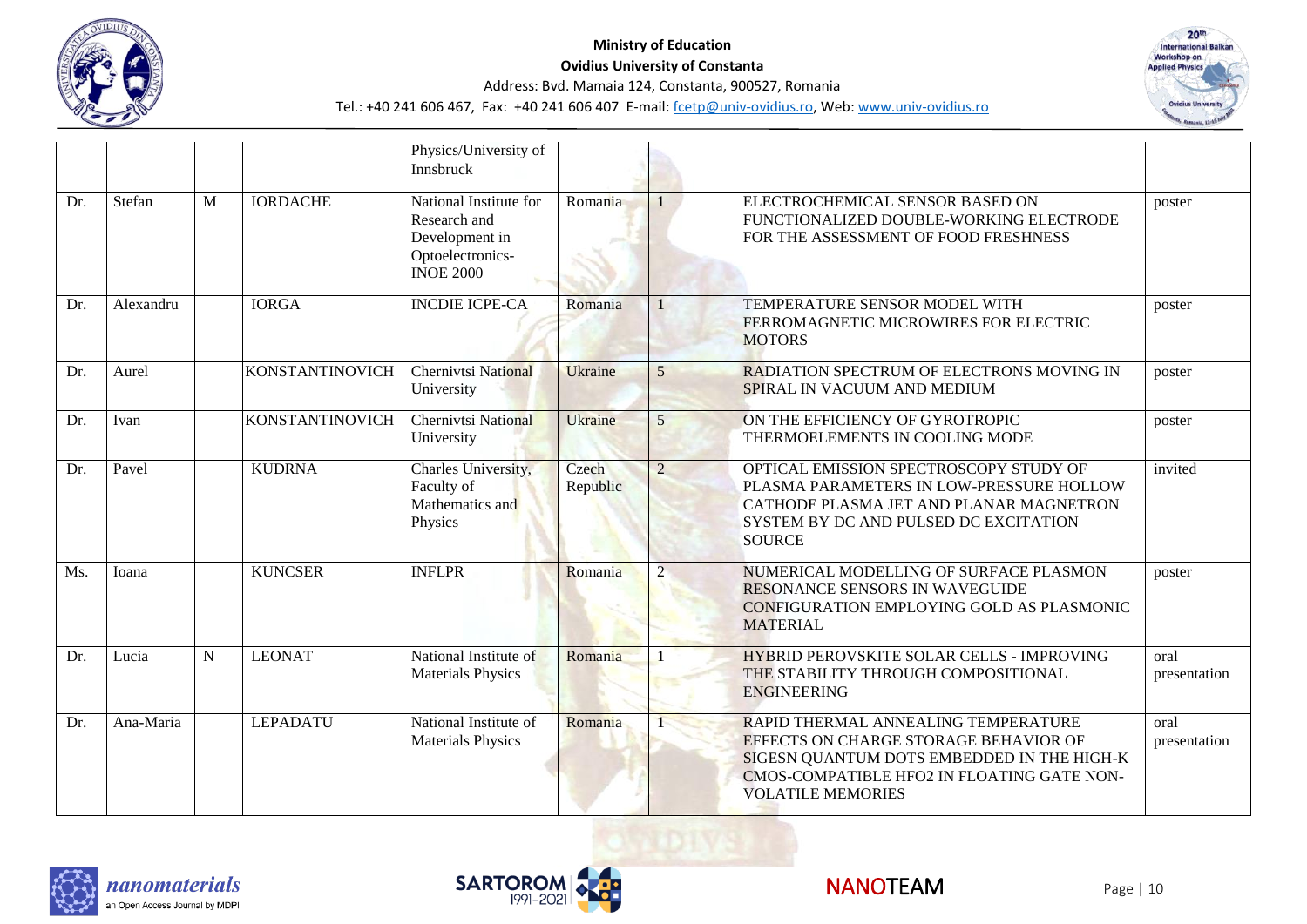



| Ms. | Olga      |           | <b>LIS</b>        | Joint Institute for<br>Nuclear Research                                                                                   | Russia  |                | THE PRESSURE AND TEMPERATURE EFFECT ON<br>CRYSTAL AND MAGNETIC STRUCTURES OF VAN DER<br><b>WAALS MATERIALS</b>                              | poster               |
|-----|-----------|-----------|-------------------|---------------------------------------------------------------------------------------------------------------------------|---------|----------------|---------------------------------------------------------------------------------------------------------------------------------------------|----------------------|
| Dr. | Cristian  | P         | <b>LUNGU</b>      | National Institute for<br>Laser, Plasma and<br><b>Radiation Physics</b>                                                   | Romania | $\overline{2}$ | BERYLLIUM BASED PLASMA FACING COMPONENTS<br>FOR NUCLEAR FUSION REACTORS                                                                     | plenary              |
| Dr. | Mihail    |           | <b>LUNGU</b>      | National Institute for<br>Laser, Plasma and<br><b>Radiation Physics</b>                                                   | Romania |                | SURFACE, STRUCTURAL AND MECHANICAL<br>PROPERTY CHANGES OF OXIDES IN TUNGSTEN &<br>BERYLLIUM METALLIC REINFORCED MATRIX<br><b>COMPOSITES</b> | poster               |
| Dr. | Jeanina   | M         | <b>LUNGU</b>      | Ovidius University of<br>Constanta                                                                                        | Romania | 6              | A PROJECT-BASED LEARNING UNIT ON<br>INTRODUCTORY THERMODYNAMICS DEVISED BY<br>BACKWARD EDUCATIONAL DESIGN AND DESIGN<br><b>THINKING</b>     | invited              |
| Dr. | Eduard    | M         | <b>LUNGULESCU</b> | National Institute for<br>R&D in Electrical<br>Engineering ICPE-<br>CA                                                    | Romania |                | CHARACTERIZATION OF THE AGEING STATE OF THE<br>ELECTROINSULATING POLYMERIC BASED<br>MATERIALS UNDER RADIATION ENVIRONMENTS                  | poster               |
| Dr. | Monica    |           | <b>MAGUREANU</b>  | National Institute for<br>Laser, Plasma and<br><b>Radiation Physics</b>                                                   | Romania | $\overline{2}$ | REMOVAL OF ANTIBIOTIC POLLUTANTS IN WATER<br>BY NON-THERMAL PLASMA                                                                          | invited              |
| Dr. | Eugen     | A         | <b>MANTA</b>      | <b>INCDIE ICPE-CA</b>                                                                                                     | Romania |                | REACTIVE IMPEDANCE OF MICROSTRUCTURES<br><b>BASED ON FERROMAGNETIC MICROWIRES</b>                                                           | poster               |
| Ms. | Alexandra |           | <b>MARANCIUC</b>  | Research Center for<br><b>Complex Physical</b><br>Systems, Faculty of<br>Sciences, Lucian<br>Blaga University of<br>Sibiu | Romania | $\overline{4}$ | <b>AG-NPS FOR BIOMEDICAL APPLICATIONS -</b><br>SYNTHESIS AND CHARACTERIZATION                                                               | oral<br>presentation |
| Ms. | Laura     | ${\bf E}$ | <b>MARINAS</b>    | <b>Bucharest University</b><br>of Economic Studies                                                                        | Romania | 6              | <b>BULDING A STEM LEARNING ENVIRONMENT IN</b><br>ROMANIA. A CASE STUDY                                                                      | invited              |





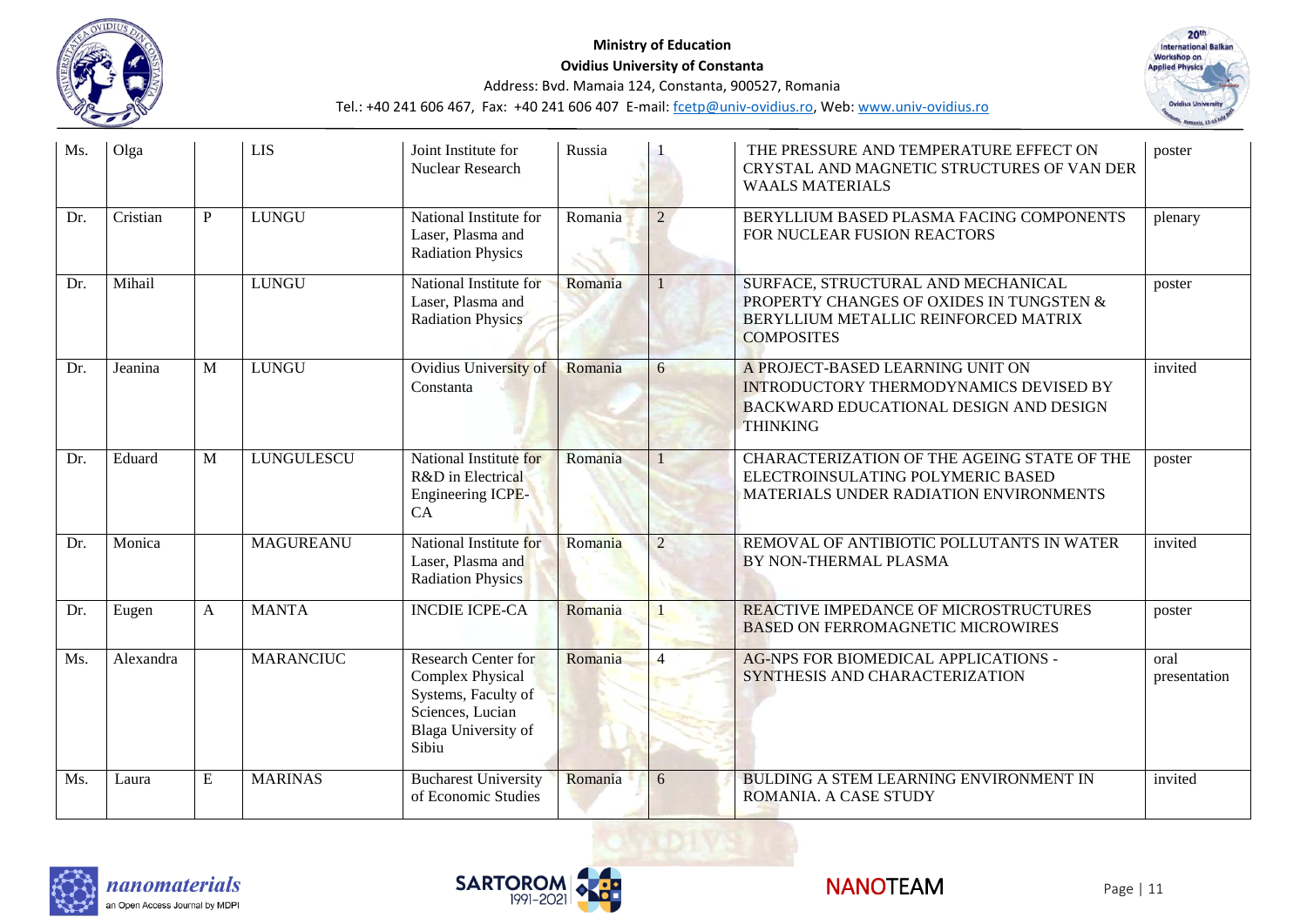



| Mr.   | Virgil   | E            | <b>MARINESCU</b> | R&D National Institute Romania<br>for Electrical<br>Engineering ICPE-CA                  |          |                 | FEXCU1-X ALLOYS WITH INDUCED MAGNETIC<br><b>ANISOTROPY</b>                                                          | poster               |
|-------|----------|--------------|------------------|------------------------------------------------------------------------------------------|----------|-----------------|---------------------------------------------------------------------------------------------------------------------|----------------------|
| Ms.   | Mihaela  |              | <b>MARIS</b>     | Dunarea de Jos<br>University of<br>Medicine                                              | Romania  | $\overline{4}$  | THE METHODS OF CONDITIONING IN ORDER TO<br>OBTAIN CONTROLLED MICRO-RETENTIONS ON THE<br><b>SURFACES OF IMPLANTS</b> | poster               |
| Prof. | Stefan   |              | <b>MATEJCIK</b>  | Comenius University                                                                      | Slovakia | $\overline{2}$  | ION MOBILITY SPECTROMETRY STUDIES OF<br>ATMOSPHERIC PRESSURE DISCHARGES AND THEIR<br><b>APPLICATIONS</b>            | invited              |
| Prof. | Sorin    |              | <b>MELINTE</b>   | University of Louvain                                                                    | Belgium  | 5               | SILICON NANOMATERIALS FOR ENERGY STORAGE                                                                            | invited              |
| Dr.   | Sever    |              | <b>MICAN</b>     | Faculty of Physics,<br>BabesBolyai<br>University                                         | Romania  |                 | STRUCTURAL, ELECTRONIC AND MAGNETIC<br>PROPERTIES OF PRCO3-XCUX INTERMETALLIC<br><b>COMPOUNDS</b>                   | oral<br>presentation |
| Dr.   | Vianney  |              | <b>MILLE</b>     | <b>LSPM-CNRS</b>                                                                         | France   |                 | DEPOSITION OF BORON NITRIDE BY MICRO HOLLOW<br><b>CATHODE DISCHARGE</b>                                             | invited              |
| Mr.   | Bogdan   | $\mathsf{C}$ | <b>MITREA</b>    | Nanosae Research<br>Center                                                               | Romania  | 5               | COPPER AND TIO2 NANOPARTICLES EFFECTS OVER<br>THE PHOTOSYNTHESIS PROCESS IN PLANTS                                  | poster               |
| Dr.   | George   |              | <b>MOGILDEA</b>  | <b>Institute of Space</b><br>Science-INFLPR                                              | Romania  |                 | CRYSTALLINE IN2O3 NANOPARTICLES SYNTHESIS<br>USING MICROWAVES VAPORIZATION OF METALLIC<br><b>WIRES</b>              | poster               |
| Dr.   | Marian   |              | <b>MOGILDEA</b>  | <b>Institute of Space</b><br>Science-INFLPR                                              | Romania  | $\overline{2}$  | ATMOSPHERIC MICROWAVE PLASMA GENERATION<br><b>FROM METALLIC WIRES</b>                                               | poster               |
| Dr.   | Cristian |              | <b>MORARI</b>    | <b>INCDTIM</b>                                                                           | Romania  |                 | AB-INITIO MOLECULAR DYNAMICS AS A TOOL FOR<br>THE STUDY OF LI DIFFUSION IN ORGANIC MOFS                             | oral<br>presentation |
| Prof  | Gabriel  |              | <b>MURARIU</b>   | <b>Faculty of Sciences</b><br>and Environment,<br>Dunarea de Jos<br>University of Galati | Romania  | $\overline{4}$  | TRANSFER-MATRIX APPROACH FOR SOLUTION OF<br>ONE-DIMENSIONAL LINEAR NONHOMOGENEOUS<br><b>OPTICAL STRUCTURES</b>      | poster               |
| Mr.   | Catalin  | A            | <b>NACIU</b>     | National Institute for<br>R&D in Electrical                                              | Romania  | $5\overline{)}$ | DESIGN OF FERROFLUIDIC MICROPUMP USED IN<br><b>MEMS</b>                                                             | poster               |





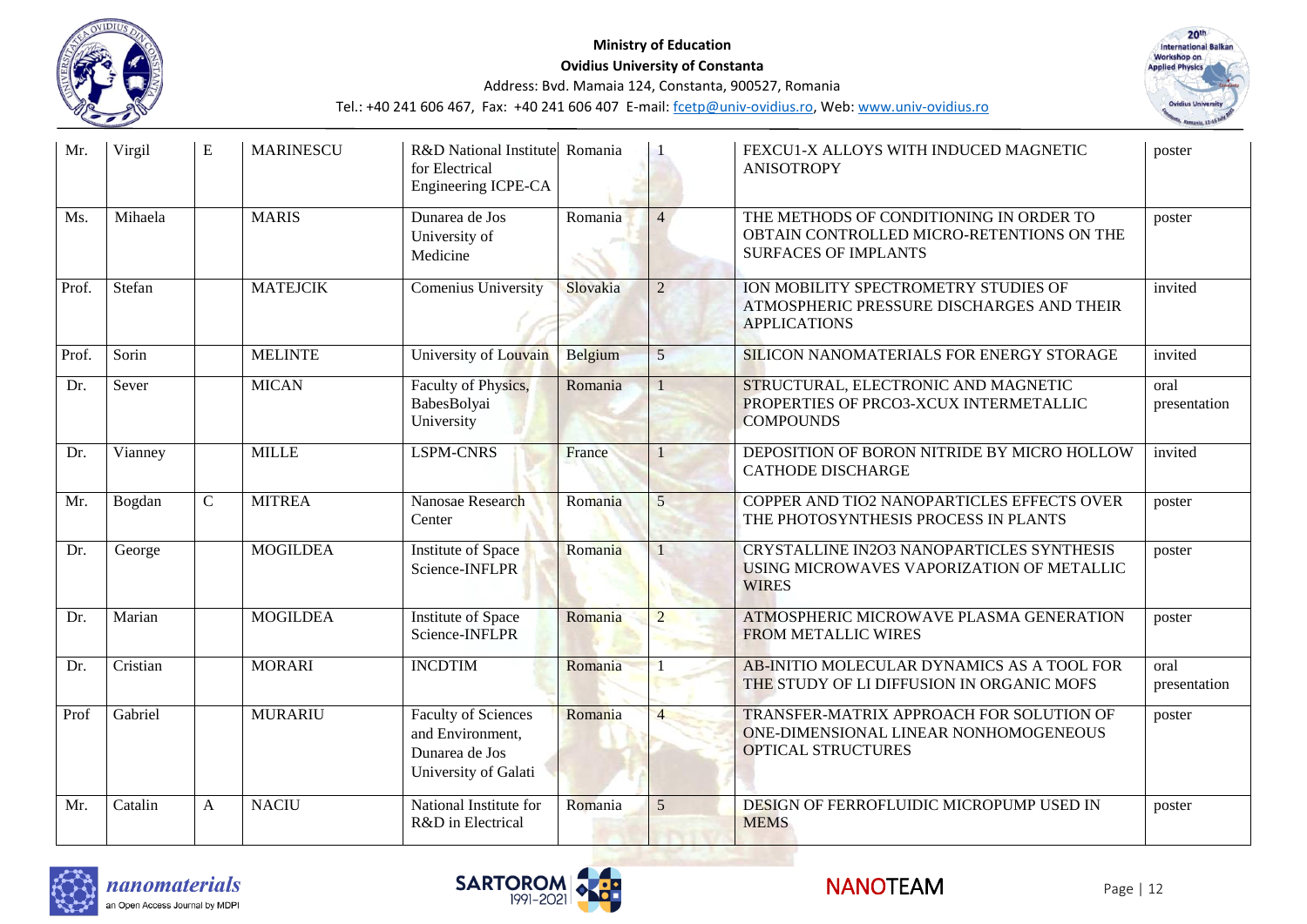



|     |           |          |                 | Engineering ICPE-<br>CA                                                       |         |                |                                                                                                                                                                         |                      |
|-----|-----------|----------|-----------------|-------------------------------------------------------------------------------|---------|----------------|-------------------------------------------------------------------------------------------------------------------------------------------------------------------------|----------------------|
| Dr. | Yoshihide |          | <b>NAKAMIYA</b> | IFIN-HH/ELI-NP                                                                | Romania | $\overline{2}$ | EXPERIMENT FOR MITIGATION OF LASER-INDUCED<br>CONTAMINATION ON THE DIELECTRIC MATERIAL<br>WITH OXYGEN INJECTION AT ELI-NP                                               | poster               |
| Dr. | Atoumane  |          | <b>NDIAYE</b>   | Cheikh Anta Diop<br>University of Dakar                                       | Senegal | $\overline{4}$ | STUDY OF THE ELECTROCHROMISM PHENOMENON<br>ON 1,3,3-TRYPHENYLTRIAZ-1-ENE BY DFT<br>CALCULATIONS OF EPR AND NMR SPECTROSCOPIES                                           | poster               |
| Ms. | Elena     |          | <b>NEACSU</b>   | Horia Hulubei<br>National Institute for<br>Physics and Nuclear<br>Engineering | Romania | 3              | UP DATED RESULTS OF THE TREATMENT OF SOLID<br>RADIOACTIVE WASTE BY SUPERCOMPACTION                                                                                      | poster               |
| Dr. | George    | A        | <b>NEMNES</b>   | Horia Hulubei<br>National Institute for<br>Physics and Nuclear<br>Engineering | Romania | 5              | LARGE- AND SMALL-SIGNAL ANALYSIS OF<br>PEROVSKITE SOLAR CELLS: THE ROLES OF IONIC<br>CHARGE ACCUMULATIONS AND IONIC CURRENTS                                            | oral<br>presentation |
| Ms. | Anca      | L        | <b>NICAREL</b>  | Faculty of Physics,<br>University of<br><b>Bucharest</b>                      | Romania | $\mathfrak{D}$ | ANTIMICROBIAL AND CYTOCOMPATIBLE<br>COMPOSITE COATINGS FROM SUSTAINABLE, LOW-<br>COST BIOMATERIALS FOR BIOMEDICAL<br><b>APPLICATIONS</b>                                | poster               |
| Ms. | Mihaela   | D        | <b>NICU</b>     | Horia Hulubei<br>National Institute for<br>Physics and Nuclear<br>Engineering | Romania |                | THE EVALUATION OF MECHANICAL<br><b>CHARACTERISTICS OF CEMENT BASED MATRICES</b><br>CONTAINING SECONDARY RADIOACTIVE WASTE<br>OBTAINED IN RADIOCESIUM SEPARATION PROCESS | poster               |
| Ms. | Nicoleta  | $\Omega$ | <b>NICULA</b>   | National Institute for<br>R&D in Electrical<br>Engineering ICPE-<br>CA        | Romania | 4              | <b>WASTEWATER TREATMENT BY NEW BACTERIA</b><br>STRAINS/BIOFILTER SYSTEMS                                                                                                | poster               |
| Ms. | Alina     | R        | <b>ONE</b>      | Babes Bolyai<br>University                                                    | Romania |                | ELECTRIC FIELD ASSISTED MAGNETIZATION<br>REVERSAL IN AN AU/FE/MGO DISK IN A PULSE<br><b>LENGTH INDEPENDET REGIME</b>                                                    | oral<br>presentation |





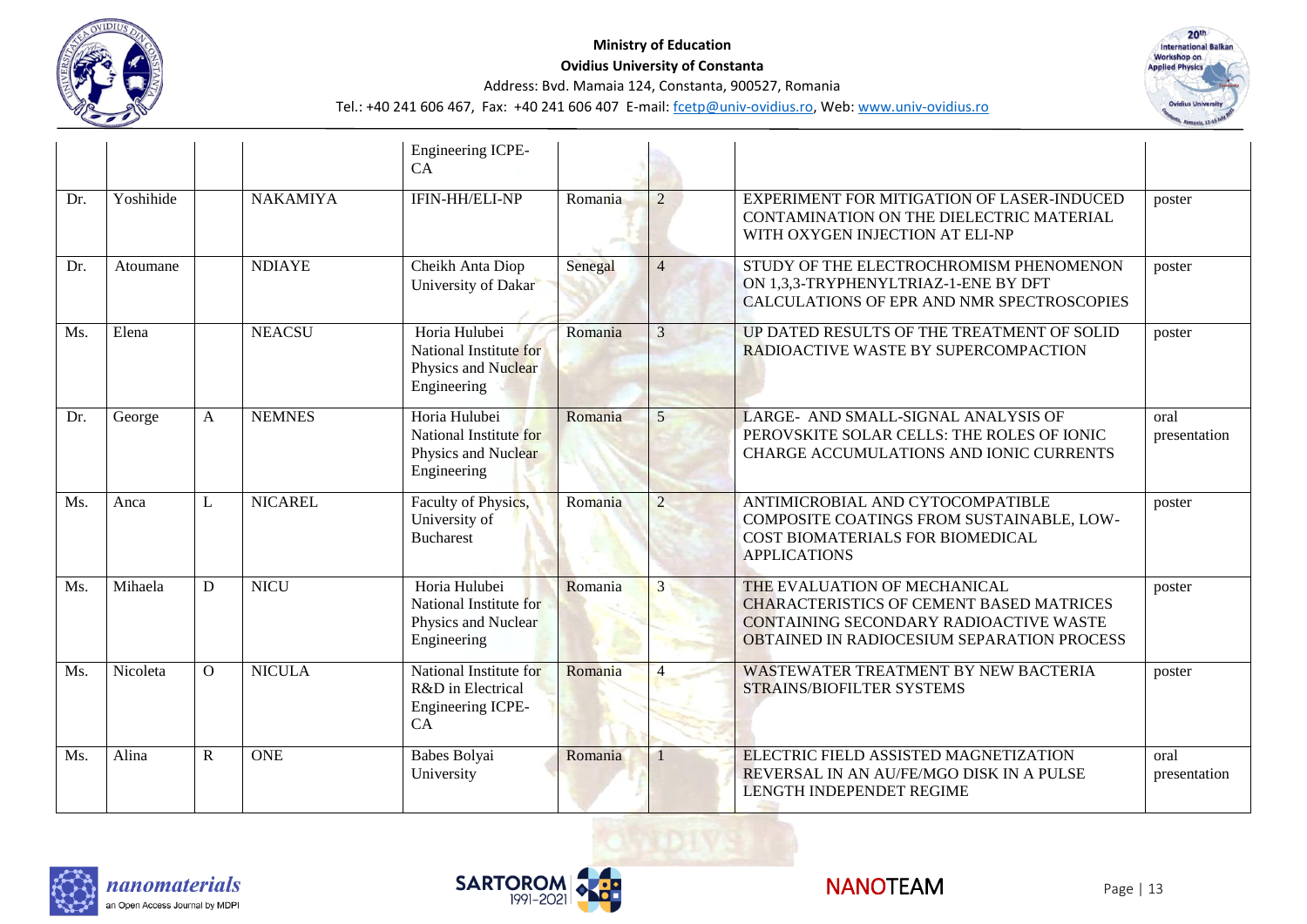



| Dr.   | Corneliu | I.       | <b>OPREA</b>      | Ovidius University of<br>Constanta                                            | Romania |                | MODELING TIO2 NANOCLUSTERS FOR<br>PHOTOCATALYTIC DEGRADATION OF PENICILLINS                                                                        | poster               |
|-------|----------|----------|-------------------|-------------------------------------------------------------------------------|---------|----------------|----------------------------------------------------------------------------------------------------------------------------------------------------|----------------------|
| Dr.   | Iulian   |          | <b>PANA</b>       | National Institute of<br>Research and<br>Development for<br>Optoelectronics   | Romania |                | DEVELOPMENT AND EVALUATION OF COPPER<br>BASED TRANSPARENT HEAT REFLECTORS<br>OBTAINED BY MAGNETRON SPUTTERING                                      | oral<br>presentation |
| Ms.   | Denis    |          | <b>PANAITESCU</b> | <b>ICECHIM</b>                                                                | Romania | 5              | THERMAL AND MECHANICAL PROPERTIES OF<br>POLIVINYLIDEN FLUORIDE/NANOSILICA<br><b>NANODIELECTRICS</b>                                                | oral<br>presentation |
| Mr.   | Calin    | A        | PANTIS-SIMUT      | Horia Hulubei<br>National Institute for<br>Physics and Nuclear<br>Engineering | Romania | 5              | SUBSTRATE INFLUENCE ON THE SPIN AND CHARGE<br><b>TRANSPORT PROPERTIES OF GRAPHENE-LIKE</b><br><b>MATERIALS</b>                                     | poster               |
| Prof. | Vasile   |          | <b>PARVULESCU</b> | University of<br><b>Bucharest</b>                                             | Romania |                | NANO-METALS SUPPORTED ON GRAPHITIC<br>CARBONS AS HIGHLY ACTIVE AND MATERIALS FOR<br>THE ENERGY PRODUCTION AND ENVIRONMENTAL<br><b>APPLICATIONS</b> | plenary              |
| Dr.   | Vlad     | M        | <b>PLACINTA</b>   | <b>IFIN-HH</b>                                                                | Romania | 3              | EXPERIMENTAL TEST BENCH FOR EVALUATING THE<br>RADIATION TOLERANCE OF INTEGRATED CIRCUITS<br>IN RADIATION ENVIRONMETS                               | poster               |
| Dr.   | Anica    | $\Omega$ | <b>PLACINTA</b>   | National Institute for<br><b>Earth Physics</b>                                | Romania | 5              | EARTHQUAKE SOURCE PROPERTIES OF A LOWER<br>CRUST SEQUENCE GENERATED IN THE MARASESTI<br><b>AREA</b> (ROMANIA)                                      | poster               |
| Dr.   | Silviu   |          | <b>POLOSAN</b>    | National Institute of<br><b>Materials Physics</b>                             | Romania |                | ORGANIC LIGHT EMITTING DIODES WITH<br>ELECTROSPUN ELECTRODES FOR DOUBLE SIDE<br><b>EMISSION.</b>                                                   | invited              |
| Dr.   | Dana     | G        | <b>POPESCU</b>    | National Institute of<br><b>Materials Physics</b>                             | Romania |                | RASHBA COUPLING IN METALLIC STATES AT THE<br>METAL/SEMICONDUCTOR INTERFACE                                                                         | poster               |
| Ms.   | Ioana    |          | <b>POROSNICU</b>  | National Institute of<br>Laser Plasma and<br><b>Radiation Physics</b>         | Romania | $\overline{2}$ | INDUCED EFFECTS IN MELANOMA CELLS BY<br>COMBINED EXPOSURE TO Y2O3 NANOPARTICLES<br>AND SUPERFICIAL X-RAY                                           | poster               |





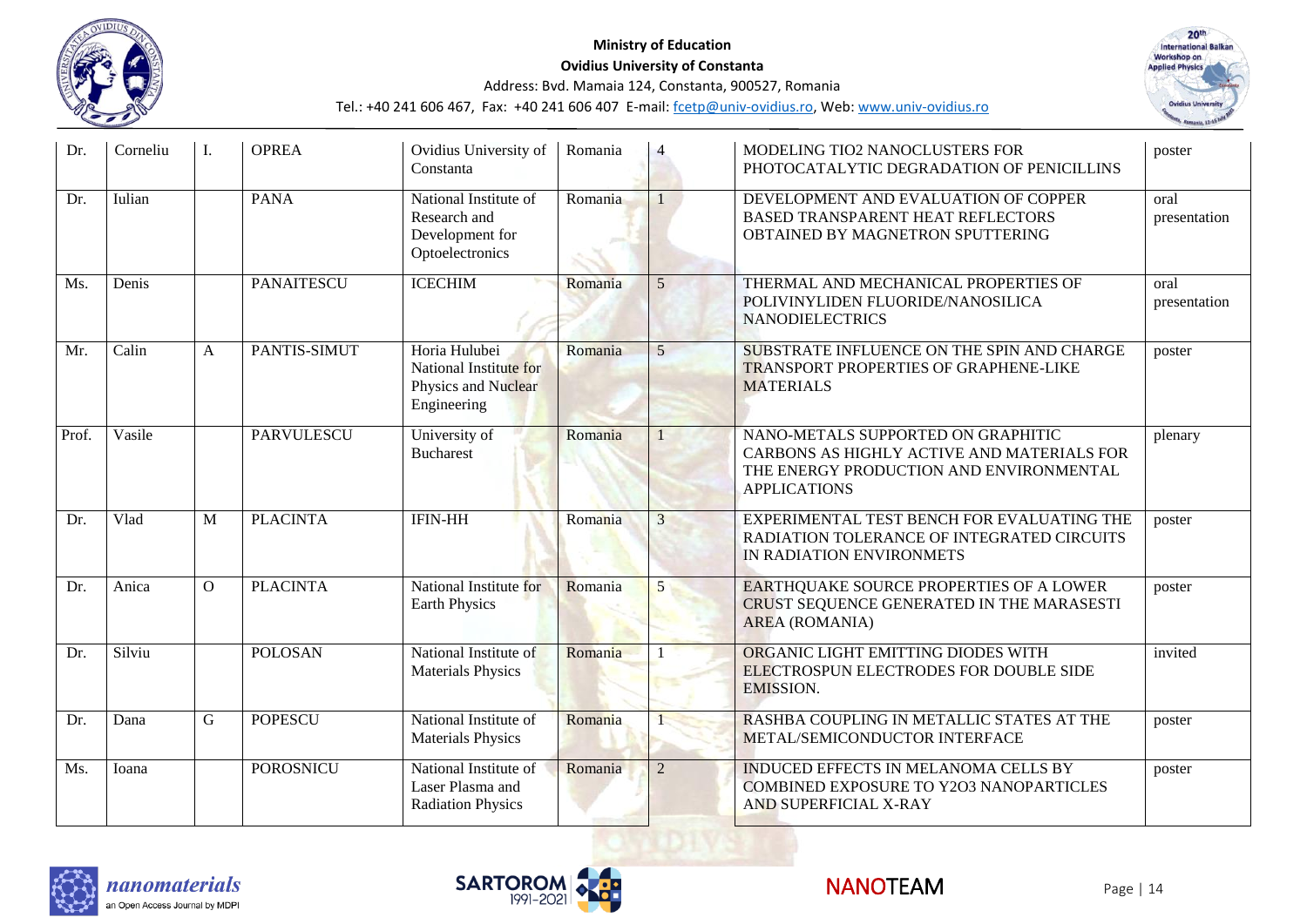



| Ms.   | Amanda   | T | <b>PREDA</b>         | Research Institute of<br>the University of<br><b>Bucharest (ICUB)</b>                            | Romania |                | MACHINE LEARNING TECHNIQUES APPLIED TO<br>MANY-PARTICLE STATES IN QUANTUM DOT<br><b>SYSTEMS</b>                                                          | oral<br>presentation |
|-------|----------|---|----------------------|--------------------------------------------------------------------------------------------------|---------|----------------|----------------------------------------------------------------------------------------------------------------------------------------------------------|----------------------|
| Ms.   | Carmen   | N | <b>PROFIROIU</b>     | "Mihail<br>Kogalniceanu"<br>Economical College,<br>Focsani, Romania                              | Romania | 6              | TEACHING PHYSICS USING COMPUTER GAMES                                                                                                                    | poster               |
| Dr.   | Dania    |   | <b>RACOLTA</b>       | <b>Technical University</b><br>of Cluj Napoca,<br>North University<br><b>Center of Baia Mare</b> | Romania |                | MAGNETIC PROPERTIES IN CALCIUM-PHOSPHATE<br><b>SYSTEMS</b>                                                                                               | poster               |
| Prof. | Mihaela  |   | <b>RACUCIU</b>       | "Lucian Blaga"<br>University of Sibiu                                                            | Romania | $\overline{4}$ | NANOTOXICITY OF IRON OXIDE NANOPARTICLES<br><b>INTERNALIZED IN MAIZE SEEDLINGS</b>                                                                       | poster               |
| Dr.   | Laura    |   | <b>RADULESCU</b>     | <b>IFIN-HH</b>                                                                                   | Romania | 3              | THE MECHANICAL INTEGRATION OF THE SUPPORT<br>STRUCTURE FOR THE TRD-2D CHAMBERS IN THE<br><b>CBM-TRD WALL</b>                                             | oral<br>presentation |
| Dr.   | Beatrice | G | <b>SBARCEA</b>       | <b>INCDIE ICPE-CA</b>                                                                            | Romania |                | CORRELATION BETWEEN HEAT TREATMENTS<br>PARAMETERS € "X-RAYS DIFFRACTION AND<br>MECHANICAL AND STRUCTURAL CHARACTERISTICS<br>OF ALLUMINUM ALLOY TYPE 5083 | poster               |
| Ms.   | Felicia  |   | <b>SCARLAT</b>       | Faculty of Physics,<br>University of<br><b>Bucharest</b>                                         | Romania | 6              | <b>ONLINE TEACHING: A SURVEY OF CHALLENGES AND</b><br><b>SOLUTIONS</b>                                                                                   | poster               |
| Prof. | Roman    |   | <b>SCHRITTWIESER</b> | Institute for Ion<br>Physics and Applied<br>Physics/University of<br>Innsbruck                   | Austria |                | PLASMA FIREBALLS, THEIR CREATION AND<br><b>BEHAVIOUR</b>                                                                                                 | plenary              |
| Mr.   | Cosmin   | A | <b>SERBAN</b>        | University of<br>Bucharest, Faculty of<br>Physics                                                | Romania | $\overline{4}$ | THE DEFAULT EEG MACROSTATE AND ITS<br>APPLICATIONS IN MEASURING SENSORY<br>STIMULATION SALIENCE IN THE COMATOSE STATE                                    | oral<br>presentation |



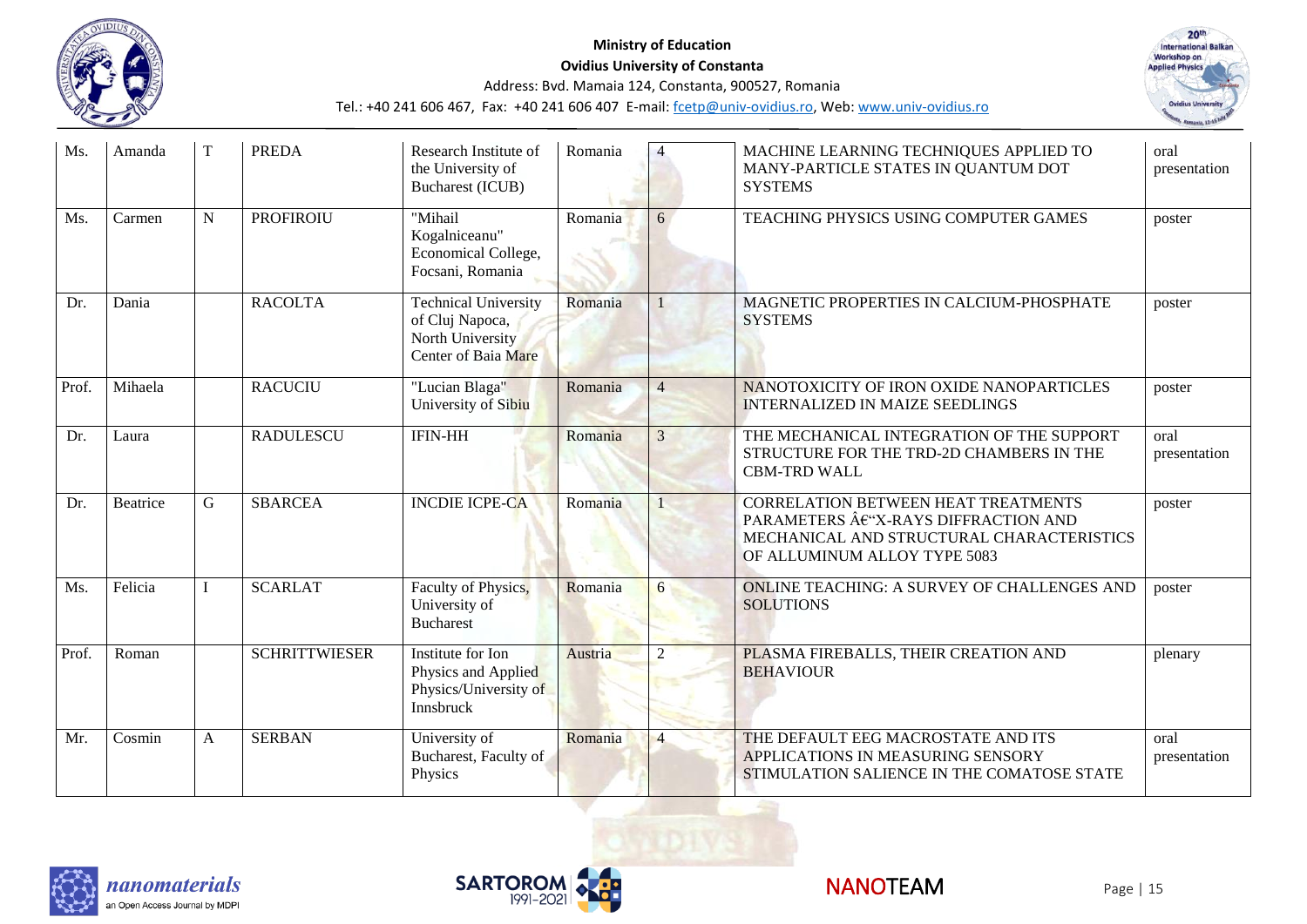

# **Ministry of Education Ovidius University of Constanta**



Address: Bvd. Mamaia 124, Constanta, 900527, Romania

| Prof. | Radu          |   | <b>SETNESCU</b>    | National Institute for<br>R&D in Electrical<br>Engineering ICPE-<br>CA                               | Romania |                | CHARACTERIZATION OF ELECTRICALLY<br>CONDUCTIVE COMPOSITES FOR SELF-REGULATING<br><b>HEATING CABLE</b>                                                           | poster               |
|-------|---------------|---|--------------------|------------------------------------------------------------------------------------------------------|---------|----------------|-----------------------------------------------------------------------------------------------------------------------------------------------------------------|----------------------|
| Prof. | <b>Branko</b> |   | <b>SKORIC</b>      | University of Novi<br>Sad                                                                            | Serbia  |                | POSSIBILITY OF PLASMA TECHNOLOGIES FOR HIGH<br>TEMPERATURE PROTECTIVE THIN COATINGS                                                                             | invited              |
| Dr.   | Adriana       |   | <b>SMARANDACHE</b> | <b>NATIONAL</b><br><b>INSTITUTE FOR</b><br>LASER, PLASMA<br><b>AND RADIATION</b><br>PHYSICS (INFLPR) | Romania | $\overline{2}$ | LASER BASED DETECTION OF MICROPLASTICS IN<br><b>WATER</b>                                                                                                       | poster               |
| Dr.   | Daniel        |   | <b>SOPU</b>        | Erich Schmid<br><b>Institute of Materials</b><br>Science, Austrian<br><b>Academy of Sciences</b>     | Austria |                | ATOMIC-LEVEL PROCESSES OF SHEAR BANDING IN<br>MONOLITHIC METALLIC GLASSES                                                                                       | invited              |
| Dr.   | Marius        |   | <b>SOROCEANU</b>   | Petru Poni Institute of<br>Macromoecular<br>Chemistry                                                | Romania |                | SOLVENT EFFECT ON THE MORPHOLOGY AND<br>OPTICAL FEATURES OF SOME FILMS BASED ON<br>DONOR-ACCEPTOR AZOMETHINES                                                   | poster               |
| Mr.   | Corneliu      | B | <b>STAICU</b>      | National Institute for<br>Lasers, Plasma and<br><b>Radiation Physics</b>                             | Romania | $\overline{2}$ | DEUTERIUM RETENTION IN BERYLLIUM CO-<br><b>DEPOSITED LAYERS</b>                                                                                                 | poster               |
| Dr.   | George        |   | <b>STAN</b>        | National Institute of<br><b>Materials Physics</b>                                                    | Romania |                | SINGLE AND COUPLED BIO-FUNCTIONAL EFFECTS<br>OF CUO AND GA2O3 INCORPORATED AS<br>THERAPEUTIC AGENTS IN SILICA- AND PHOSPHATE-<br><b>BASED BIOACTIVE GLASSES</b> | oral<br>presentation |
| Dr.   | Anda          | E | <b>STANCIU</b>     | National Institute of<br><b>Materials Physics</b>                                                    | Romania |                | MAGNETO-RESISTANCE EFFECT IN STRAIGHT AND<br>HELICAL FERROMAGNETIC MICRO-WIRES                                                                                  | oral<br>presentation |
| Dr.   | Viorica       |   | <b>STANCU</b>      | National Institute of<br><b>Materials Physics</b>                                                    | Romania |                | TRIPLE CATION MIXED HALIDE PEROVSKITE AND<br>SNO2 MESOPOROUS SCAFFOLD FOR SOLAR CELLS                                                                           | poster               |
| Dr.   | Marius        |   | <b>STEF</b>        | West University of<br>Timisoara                                                                      | Romania |                | GROWTH AND SPECTROSCOPIC SPECTROSCOPIC<br>PROPERTIES OF PBF2-DOPED BAF2 CRYSTALS                                                                                | poster               |





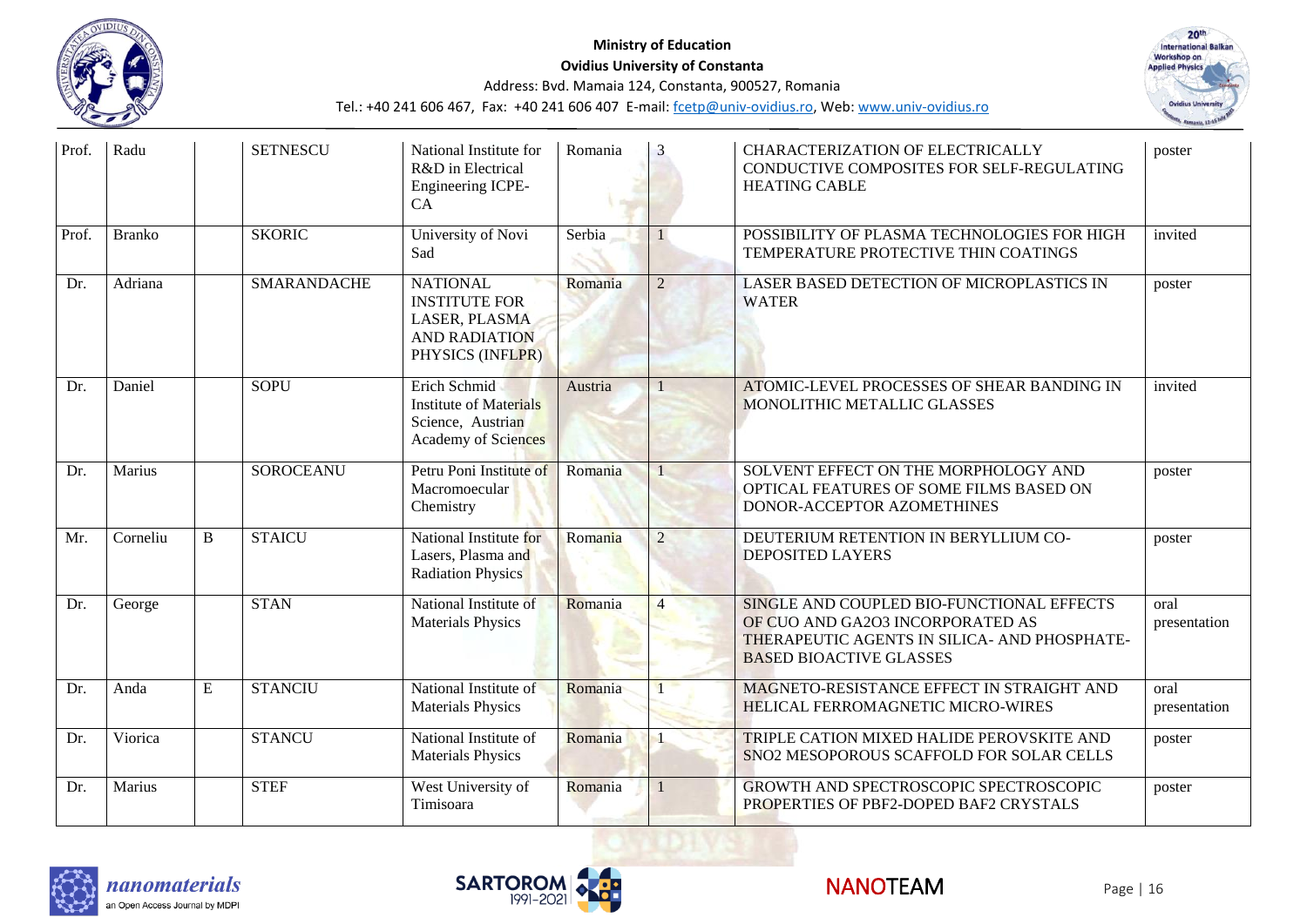



| Dr.   | Marina    | M              | <b>TAUTAN</b>     | National Institute of<br>R&D for<br>Optoelectronics                           | Romania           |                | ASSOCIATION OF AIR POLLUTION AND<br>METEOROLOGICAL VARIABLES WITH PANDEMIC<br>COVID-19 MULTI-WAVES IN BUCHAREST            | poster               |
|-------|-----------|----------------|-------------------|-------------------------------------------------------------------------------|-------------------|----------------|----------------------------------------------------------------------------------------------------------------------------|----------------------|
| Dr.   | Doru      |                | <b>STICLET</b>    | National Institute for<br>R&D of Isotopic and<br>Molecular<br>Technologies    | Romania           |                | NON-HERMITIAN LINEAR RESPONSE THEORY AND<br><b>ITS APPLICATIONS</b>                                                        | oral<br>presentation |
| Dr.   | Rares     | A              | <b>SUVAILA</b>    | Horia Hulubei<br>National Institute for<br>Physics and Nuclear<br>Engineering | Romania           | $\overline{4}$ | ADVANCES IN ENVIRONMENTAL SAMPLE GAMMA<br><b>RAY ANALYSIS</b>                                                              | invited              |
| Prof. | Cristian  | M              | <b>TEODORESCU</b> | National Institute of<br><b>Materials Physics</b>                             | Romania           |                | MICROSCOPIC MODEL FOR FERROELECTRICITY AND<br>ITS STATISTICAL TREATMENT                                                    | invited              |
| Dr.   | Laurentiu |                | <b>TEODORESCU</b> | <b>IFIN-HH</b>                                                                | Romania           | 3              | <b>IMPEDANCE MATCHING ISSUES IN RF POWER</b><br>AMPLIFIERS FOR PARTICLE ACCELERATOR<br><b>APPLICATIONS</b>                 | poster               |
| Prof. | Milan     |                | <b>TICHY</b>      | Charles University,<br>Faculty of<br>Mathematics and<br>Physics               | Czech<br>Republic | $\overline{2}$ | DIAGNOSTICS AND APPLICATIONS OF A TVA<br><b>SYSTEM (A REVIEW)</b>                                                          | invited              |
| Dr.   | Teddy     | $\overline{M}$ | <b>TITE</b>       | National Institute of<br><b>Materials Physics</b>                             | Romania           |                | VANADIUM OXIDES THIN FILMS BY PHYSICAL<br>VAPOR DEPOSITION AND ELECTRODEPOSITION FOR<br><b>ENERGY STORAGE APPLICATIONS</b> | poster               |
| Dr.   | Ana       | M              | <b>TOADER</b>     | Institute of Physical<br>Chemistry Ilie<br>Murgulescu                         | Romania           |                | ASSESING COMPUTATIONAL TOOLS FOR MODELING<br>LANTHANIDE-BASED LUMINISCENT MATERIALS                                        | poster               |
| Mr.   | Andrei    | GC             | <b>TOMULESCU</b>  | National Institute of<br><b>Mateials Physics</b>                              | Romania           |                | PARTIAL SUBSTITUTION WITH IMIDAZOLIUM IN<br>HYBRID PEROVSKITE SOLAR CELLS FOR STABILITY<br><b>IMPROVEMENT</b>              | oral<br>presentation |
| Dr.   | Tatiana   |                | <b>TOZAR</b>      | National Institute for<br>Laser, Plasma and<br><b>Radiation Physics</b>       | Romania           |                | PULSED LASER PHOTO-CROSSLINKING OF GELATIN<br>METHACRYLATE HYDROGELS FOR THE LOCALIZED<br>DELIVERY OF CHLORPROMAZINE       | poster               |





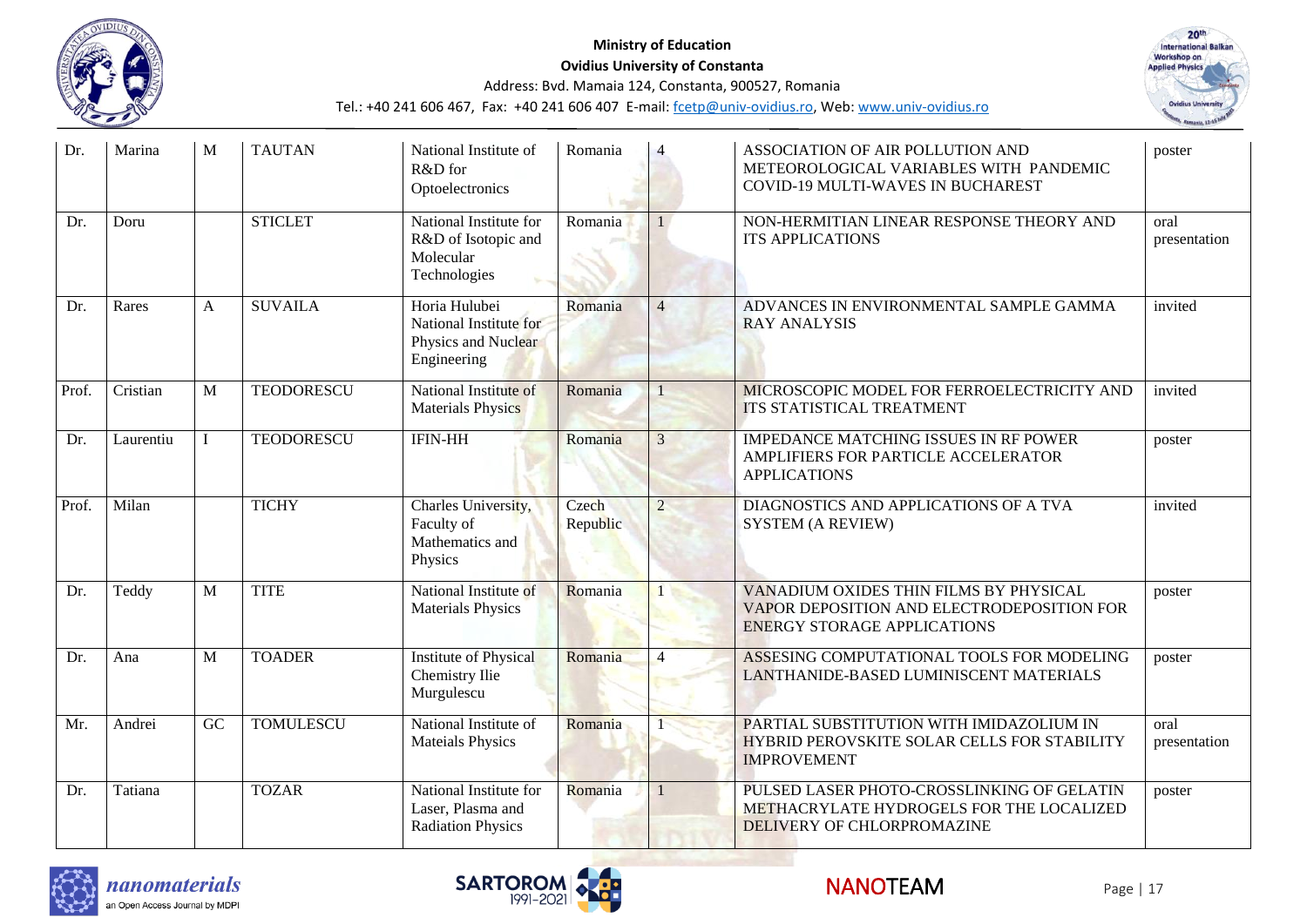

#### **Ministry of Education Ovidius University of Constanta**



Address: Bvd. Mamaia 124, Constanta, 900527, Romania

| Ms. | Iulia     | S              | <b>TRANDAFIR</b> | <b>IFIN-HH</b>                                                                                                   | Romania  | 3              | EFFECTS OF GAS TEMPERATURE ON MONTE-CARLO<br>SIMULATIONS OF CHARGED PARTICLES DRIFT IN<br><b>GASEOUS MEDIUM</b> | oral<br>presentation |
|-----|-----------|----------------|------------------|------------------------------------------------------------------------------------------------------------------|----------|----------------|-----------------------------------------------------------------------------------------------------------------|----------------------|
| Dr. | Violeta   |                | <b>TSAKIRIS</b>  | National Institute for<br>Research and<br>Development in<br><b>Electrical Engineering</b><br><b>ICPE-CA</b>      | Romania  | $\overline{4}$ | BIODEGRADABLE MG-ZN ALLOYS FOR ORTHOPEDIC<br><b>IMPLANTS</b>                                                    | poster               |
| Dr. | Stoyan    | A              | <b>TSVETKOV</b>  | Institute of<br>Electronics,<br><b>Bulgarian Academy</b><br>of Sciences                                          | Bulgaria | $\overline{2}$ | COHERENT MAGNETO-OPTICAL RESONANCES ON<br>THE POTASSIUM D2 LINE FOR MAGNETOMETRY<br><b>APPLICATIONS</b>         | poster               |
| Dr. | Vitalii   |                | <b>TURCHENKO</b> | Joint Institute for<br>Nuclear Research                                                                          | Russia   |                | MICROSCOPIC MECHANISM OF APPEARANCE<br>REMNANT POLARIZATION IN BARIUM<br><b>HEXAFERRITES</b>                    | oral<br>presentation |
| Dr. | Ana-Maria | $\overline{M}$ | <b>UDREA</b>     | <b>INFLPR/University</b><br>of Bucharest                                                                         | Romania  | $\overline{4}$ | PREDICTIONS OF DRUG-RECEPTOR INTERACTIONS<br>BETWEEN PHOTOSENSITIZER AND CANCER<br>THERAPY TARGETS.             | poster               |
| Ms. | Andreea   | $\mathsf{A}$   | <b>UDREA</b>     | <b>Emergency Central</b><br>Military Hospital Dr.<br>Carol Davila                                                | Romania  | 3              | A MULTICENTER PILOT STUDY USING A CIRS SHANE<br><b>PHANTOM</b>                                                  | oral<br>presentation |
| Dr. | Calin     | A              | <b>UR</b>        | ELI-NP / IFIN-HH                                                                                                 | Romania  | 3              | ELI-NP: EXTREME LIGHT FOR THE BENEFIT OF<br><b>SOCIETY</b>                                                      | plenary              |
| Ms. | Catalina  | $\mathbf N$    | <b>USURELU</b>   | Polymer Department,<br>National Institute for<br>Research &<br>Development in<br>Chemistry and<br>Petrochemistry | Romania  |                | <b>BIO-BASED EPOXY COMPOSITES CONTAINING</b><br><b>SURFACE-MODIFIED CELLULOSE FIBERS</b>                        | poster               |
| Dr. | Monica    |                | <b>VASILE</b>    | Medical School,<br>Ovidius University of<br>Constanta                                                            | Romania  | $\overline{4}$ | CARBON NANOTUBE SENSOR MATHEMATICAL<br>MODEL USED FOR A METHAN DETECTION                                        | poster               |